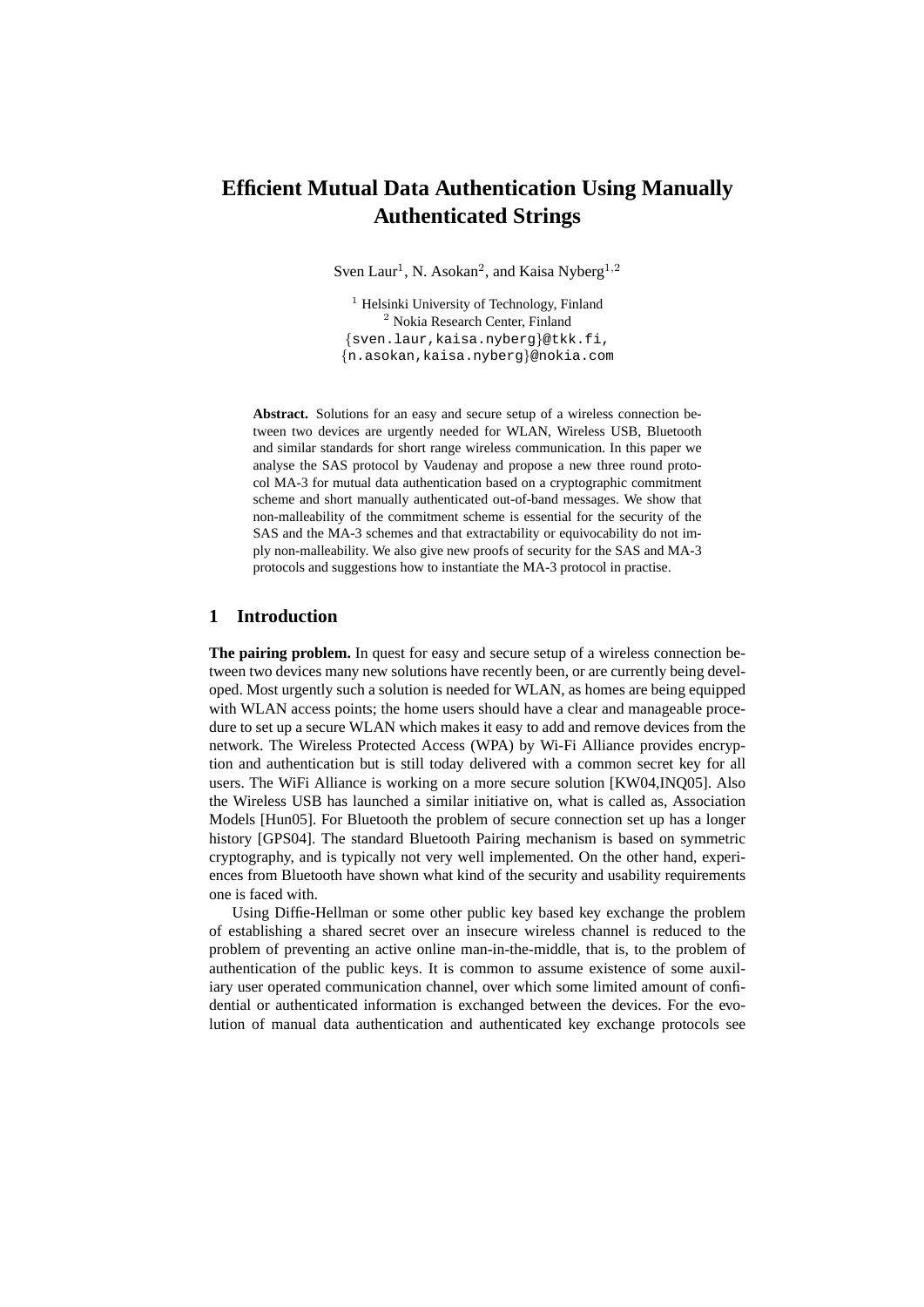[GMN04,Hoe05,Vau05]. The auxiliary channels, also called as out-of-band (OOB) channels, can be classified according to the types of interfaces they use with the devices. Basically, as interfaces are either input or output, there are three possible combinations for the device interfaces used at the ends of the OOB channel: input-input (I/I), output-input (O/I), output-output (O/O). Given such channels, possibly with different capabilities, bandwidths and security, one can develop suitable operations to authenticate data for the devices, or what is the same, verify that some piece of data established over the insecure channel is the same in both devices. In [GMN04] three authentication protocols, one for each basic interface combination was presented: MANA I using O/I device interfaces, MANA II for O/O device interfaces, and MANA III for I/I device interfaces. MANA I and MANA II use short message authentication codes computed form the data and compared over the channel. In MANA III a shared secret password is entered to both devices and randomised verification takes place over the insecure channel. The probability of success of a man-in-the-middle in these protocols is about  $2^{-\ell}$ , if  $\ell$  is the length of the message authentication code in MANA I and MANA II, or the length of the password in MANA III. However, MANA I and MANA II are not optimal, in the sense that the string to be compared must also include the key, also of length  $\ell$ , for the message authentiction code. It is also important to note that MANA I and MANA III require that the OOB channel preserves confidentiality, while MANA II requires only an authenticated OOB channel.

Protocols that are suitable to handle use cases with I/I interfaces can be easily transformed to protocols for O/I scenario. Instead of entering a password to the devices, it can be generated in one device which outputs it to be entered to the second device. Similarly, an O/O scenario can be adapted to O/I interfaces be giving the task of comparing the values to the device with input-interface. Therefore, a set of two protocols, where one protocol is suited for I/I scenario with a secret password, and another one handles the O/O scenario with a short authenticated string, covers the three basic interface scenarios.

For I/I scenario, there is a wealth of protocols known as password based key agreement protocols, e.g. [BM92,KOY01]. Being designed for the client-server authentication these protocols are designed to allow reuse of the password. This is not a necessary requirement when setting up a secure connection between two peer devices, and typically increases computational complexity of the procedure. Complexity is further incresed by implementing secure storage of secrets by the client and the server. The basic EKE protocol [BM92] without password protection does not have unnecessary complexity and is well suited for secure connection set up between peer devices. MANA III provides another good solution to the problem. The scenario using output interfaces in both devices has some advantages, as the user need not enter any random strings, but only compare them. Therefore it is forseen that a manual authentication protocol will be required to support this scenario. Recently, Vaudenay presented a manual authentication protocol using short authenticted strings [Vau05]. From the point-of-view of interfaces, as well as security, Vaudenay's SAS protocol is similar to MANA II. However, it provides significant improvement over MANA II in two aspects. First, the length of the string to be verified in authenticated manner is optimal, that is, one half of the length of the string used by MANA II for the same security level. The second improvement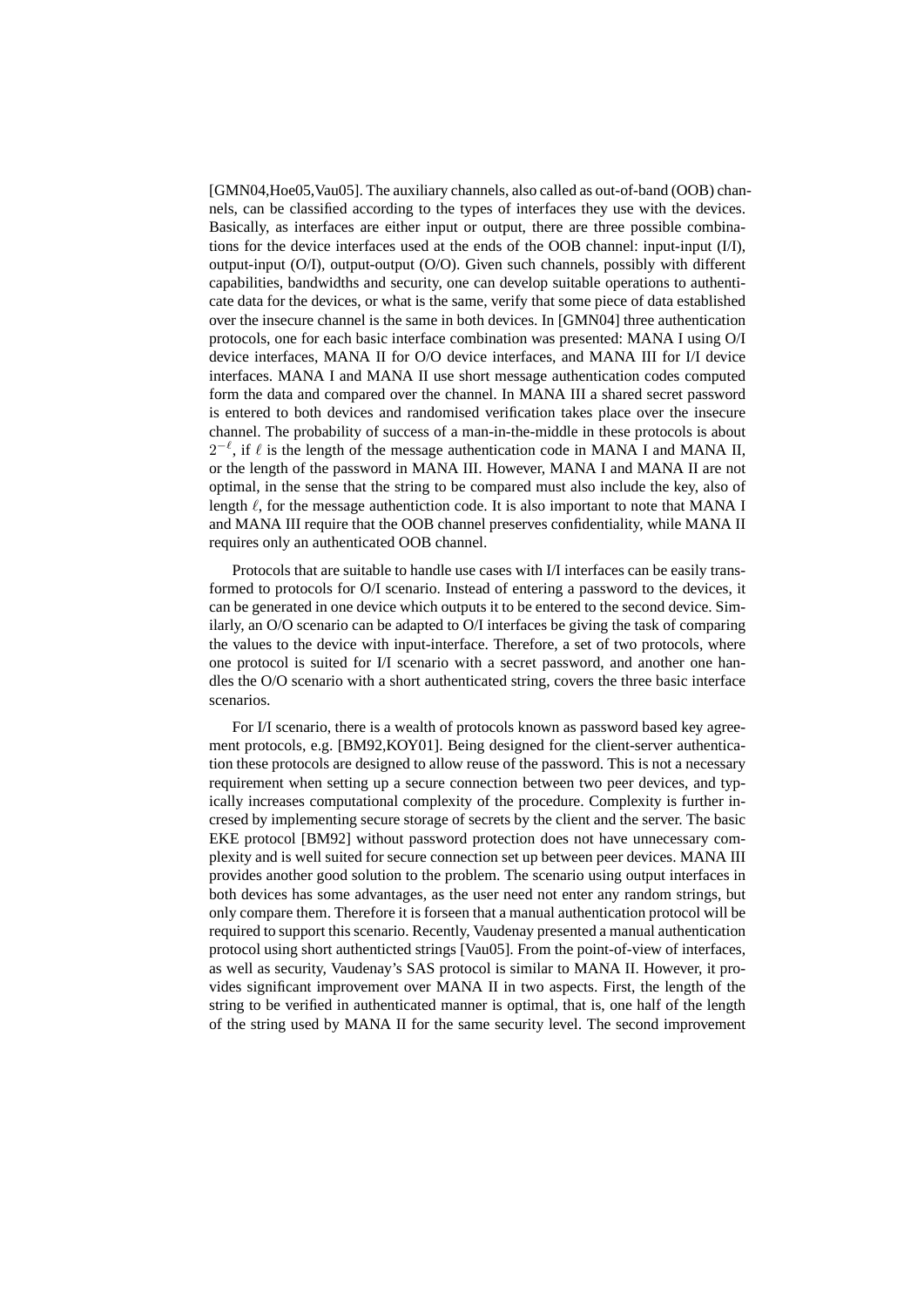is that the operations performed by the user is reduced. In MANA II the devices must have the data ready in both devices before the verification can start, and the users must indicate the start in both devices. In this manner a "strong authenticated channel" as it is called in [Vau05] is established between the devices. In the SAS protocol this step is not visible to the user thanks to a cryptographic commitment scheme.

**Our contributions.** The SAS protocol for unilateral authentication has three moves over the insecure channel, and the combined protocol for manual cross-authentication of data takes four moves [Vau05], Annex A. In this paper we show that the number of moves can be reduced to three. This is interesting in theory, but is important also in practise as key agreement by two peer devices typically requires mutual authentication. We also show that the SAS and our new message authentication protocol MA-3 depend heavily on non-malleability of a commitment scheme: one has to give an explicit whitebox security proof unless he explicitly assumes non-malleability of the commitment scheme. As the MA-3 protocol is a general representation of three round protocol where messages are independent from the preceding reply, any other construction without nonmalleability requirement must be more involved.

**Road-map.** Section 2 contains rather lengthy but necessary characterisation of various flavours of commitment schemes and other cryptographic primitives. Section 3 contains description of the SAS and MA-3 protocols along with adversarial models. Section 4 contains constructive counter-examples to show that non-malleability is essential for security proofs. Section 5 contains security proofs for both protocols. Finally, Section 6 contains discussion what are reasonable choices for necessary cryptographic primitives.

## **2 Cryptographic preliminaries**

Throughout the article we consider algorithms with a bounded working-time  $t$ , where t is at least proportional to the length of the program code. Notation  $q(t) = \mathcal{O}(f(t))$ denotes asymptotic complexity w.r.t. t, i.e.,  $\limsup_{t\to\infty} g(t)/f(t) < \infty$ . We denote independent random draws from a set  $\mathcal X$  by  $x \leftarrow \mathcal X$ . Outputs of a randomised algorithm A are denoted by  $x \leftarrow A$ . Events are denoted by mnemonic names like events.

**Keyed hash functions.** Cryptographic hash functions are often used to assure data integrity. Shortly put, a keyed hash function  $h : \mathcal{D} \times \mathcal{K} \to \mathcal{T}$  is a two-argument function where the first argument corresponds to a message and the second to a key. Keyed hash function h is  $\varepsilon$ -almost universal (denoted by  $\varepsilon$ -AU<sub>2</sub>in terms of [Sti92]), if for any  $x_0, x_1 \in \mathcal{D}, x_0 \neq x_1$  the collision probability  $\Pr[k \leftarrow \mathcal{K} : h(x_0, k) = h(x_1, k)] \leq \varepsilon$ . A hash function  $h$  is uniform if for each  $x$  and  $y$  the probability that for a randomly chosen k we get  $h(x, k) = y$  is  $1/|T|$ .

**Pseudorandom combiners.** Combiner functions are used to combine different inputs into a single output. In the context of key-agreement protocols, combiners must assure randomness of the output even only a single input is chosen uniformly. A combiner  $f: \mathcal{K}_1 \times \mathcal{K}_2 \to \mathcal{K}$  provides such goal if  $f(r_1, \cdot)$  and  $f(\cdot, r_2)$  are uniform functions for all  $r_1 \in \mathcal{K}_1$  and  $r_2 \in \mathcal{K}_2$ . We call these functions left-right uniform combiners. A combiner is a  $(t, \varepsilon)$ -pseudorandom permutation if  $f_k(x) = f(k, x)$  is a  $(t, \varepsilon)$ -pseudorandom permutation where the first argument plays a role of a secret key.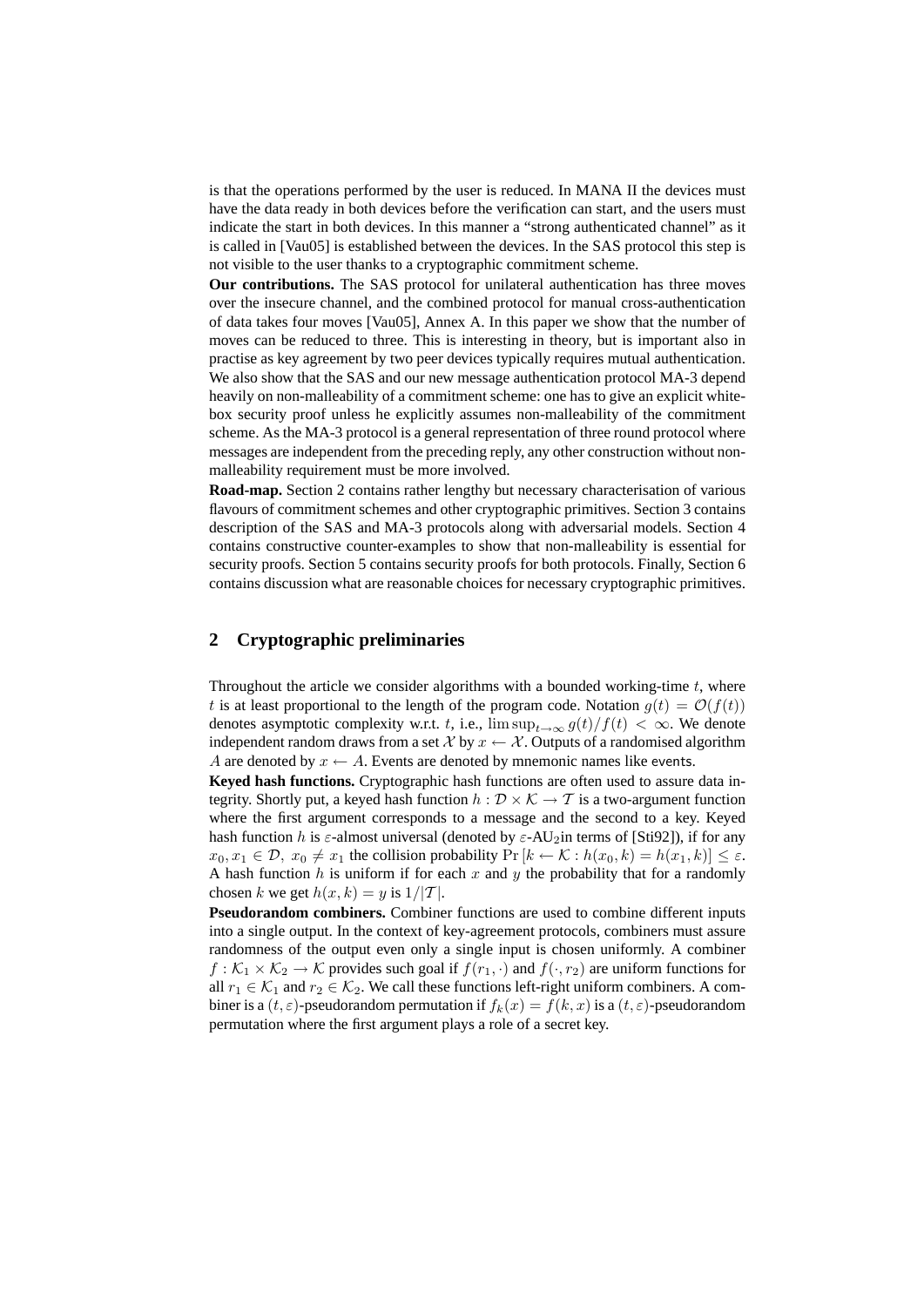**Commitment schemes.** Formally, a commitment scheme is a triple of functionalities  $Com = (Gen, Com, Open)$ . A setup algorithm Gen generates public parameters pk of the commitment scheme. The commitment function  $\mathsf{Com}_{\mathsf{pk}} : \mathcal{M} \times \mathcal{R} \to \mathcal{C} \times \mathcal{D}$  transforms message  $m \in \mathcal{M}$  into a short digest c and a decommitment value d. Usually  $d = (m, s)$  where  $s \in \mathcal{R}$  is the used randomness. Finally, correctly formed commitments can be opened, i.e.,  $\text{Open}_{\text{pk}}(c, d) = m$  for all  $(c, d) = \text{Comp}_{\text{pk}}(m, s)$ . Incorrect decommitment values yield to a special abort value ⊥. Binding and hiding properties are basic requirements for commitment schemes. A commitment scheme is  $(t, \varepsilon_1)$ -hiding <sup>1</sup> iff any t-time adversary A achieves advantage

$$
Advhid(A) = 2 \cdot \left| Pr \left[ pk \leftarrow K, b \leftarrow \{0, 1\}, x_0 \leftarrow A(pk), x_1 \leftarrow M, \right] \right] - \frac{1}{2} \right| \leq \varepsilon_1.
$$

A commitment scheme is  $(t, \varepsilon_2)$ -binding iff any t-time adversary A achieves advantage

$$
\mathrm{Adv}^{\mathsf{bind}}(A) = \Pr\left[\begin{matrix} \mathsf{pk} \leftarrow \mathcal{K}, (c, d_0, d_1) \leftarrow A(\mathsf{pk}): \\ \perp \neq \mathsf{Open}_{\mathsf{pk}}(c, d_0) \neq \mathsf{Open}_{\mathsf{pk}}(c, d_1) \neq \perp \end{matrix}\right] \leq \varepsilon_2.
$$

**Extractable commitment schemes.** Extractable commitment schemes as first defined in [SCP00,Cre02] have slightly different setup algorithm Gen that returns a secret and a public key pair (sk, pk). Commitment and opening functionalities use only the public key and are defined as before. We say that the commitment scheme is  $(t, \varepsilon)$ -extractable if there is an efficient function  $Ext_{sk}: \mathcal{C} \to \mathcal{M}$  that allows to extract messages from valid commitments, more specifically, for any  $t$  time adversary  $A$ 

$$
Adv^{\text{extr}}(A) = \Pr\left[\begin{matrix} (\mathsf{sk}, \mathsf{pk}) \leftarrow \mathsf{Gen}, (c, d) \leftarrow A(\mathsf{pk}) : \\ \mathsf{Extr}_{\mathsf{sk}}(c) \neq \mathsf{Open}_{\mathsf{pk}}(c, d) \neq \bot \end{matrix}\right] \leq \varepsilon.
$$

Obviously, the commitment scheme is not hiding any more if the secret key sk has been leaked out, as one can use sk to extract commitments.

**Equivocable commitment schemes.** An equivocable commitment scheme as defined in [CIO98,DG03] is a tuple of functions (Gen, Com, Com<sup>∗</sup> , Equiv, Open). A setup algorithm Gen returns a public and secret key pair (pk,sk). Commitment and opening functionalities use only the public key and are defined as before. Function  $\overrightarrow{Com}^*_{\leq k}$  provides a fake commitment c with the auxiliary information  $\sigma \in S$  such that c can be opened to any value using Equiv<sub>sk</sub> :  $M \times C \times S \to D$ , i.e., for all  $(c, \sigma) \leftarrow \text{Com}_{\text{sk}}^*$ ,  $x \in \mathcal{M}$  we have Open<sub>pk</sub> $(c, \text{Equiv}_{sk}(x, c, \sigma)) = x$ . Secondly, it should be infeasible to distinguish between true and faked commitments. A commitment scheme is  $(t, \varepsilon)$ equivocable iff for any  $t$  time adversary  $A$ 

$$
\mathrm{Adv}^{\mathrm{equiv}}(A) = \left|\Pr\left[A(\mathsf{pk}) = 1 | \mathsf{World}_1\right] - \Pr\left[A(\mathsf{pk}) = 1 | \mathsf{World}_0\right]\right| \leq \varepsilon
$$

where World<sub>0</sub> and World<sub>1</sub> denote different environments. In both environments, Gen is run and pk is fed to A. Additionally, A can query commitments for  $x \in \mathcal{M}$  in a

<sup>&</sup>lt;sup>1</sup> Traditionally semantical security is defined via a left-or-right game but here it is convenient to use a real-or-random game. The two definitions are equivalent up to a small constant 2.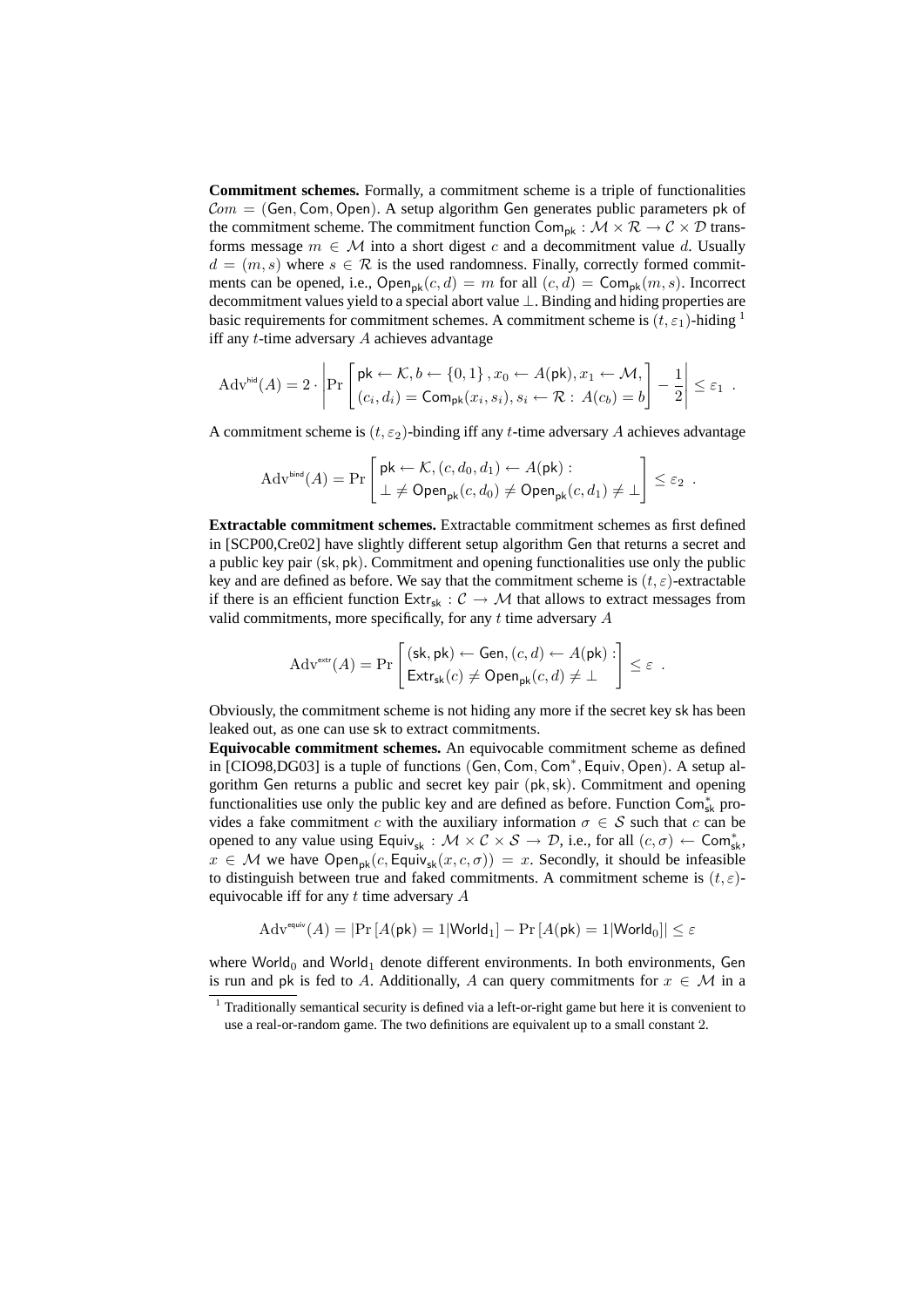black-box way. In World<sub>0</sub>, the corresponding reply is  $(c, d) \leftarrow \textsf{Com}_{\textsf{pk}}(x, s)$ , whereas in World<sub>1</sub>, the pair  $(c, d)$  is computed as  $(c, \sigma) \leftarrow \textsf{Com}^*_{\textsf{sk}}$  and  $d \leftarrow \textsf{Equiv}_{\textsf{sk}}(x, c, \sigma)$ . Again, the commitment scheme is not binding any more when sk has been leaked out. **Non-malleable commitment schemes.** Many notions of non-malleable commitments have been proposed in cryptographic literature [CIO98,FF00,DG03] starting from the seminal article [DDN91] by Dolev, Dwork and Naor. All these definitions try to capture requirements that are necessary to defeat man-in-the-middle attacks. We adopt the modernised version of [CIO98]—non-malleability w.r.t. opening—that is slightly weaker than the definition [DG03]. Shortly put, we assume that committed messages are independent from pk that is clearly satisfied in the scope of the article. The choice allows to define non-malleability without a simulator using comparison based security similarly to the framework of non-malleable encryption [BS99]. First, note that the equivalence result between simulation and comparison based definition [BS99] directly generalises to commitments. <sup>2</sup> Secondly, the definition of non-malleable encryption is more strict (non-malleability w.r.t. commitment) and thus CCA secure encryption schemes can be used as non-malleable commitments provided that the public key pk is generated by the trusted party, i.e., non-malleability is achievable in the common reference string model. The latter is a relatively mild assumption in practice, as manufactures of electronic equipment can hardwire a common public key into all devices. Formally, an adversary is a quadruple  $A = (A_1, A_2, A_3, A_4)$  of efficient algorithms where  $(A_1, A_2, A_3)$  represents an active part of the adversary that creates and afterwards tries to open related commitments and  $A_4$  represents a target relation or a distinguisher. The relation  $A_4$  is completely specified before seeing a decommitment of the challenge commitment. A succeeds if  $A_4$  can distinguish between two environments World<sub>0</sub> and World<sub>1</sub>. In both environments, Gen is run to produce pk and then

- 1.  $A_1(\mathsf{pk})$  outputs a description of an efficient message sampler  $\mathcal{M}_0$  and a state  $\sigma_1$ , then  $x_0, x_1 \leftarrow \mathcal{M}_0$  are independently drawn.
- 2. Next,  $A_2(c, \sigma_1)$  is run with  $(c, d) \leftarrow \textsf{Com}_{\textsf{pk}}(x_0, s), s \leftarrow \mathcal{R}$ .  $A_2$  outputs a state  $\sigma_2$ and a commitment vector  $(c_1, \ldots, c_n)$  with arbitrary length that does not contain c.
- 3. Now,  $A_3(d, \sigma_2)$  must outputs a valid decommitment vector  $(d_1, \ldots, d_n)$ , i.e., all  $y_i = \text{Open}_{\text{pk}}(c_i, d_i) \neq \bot$ . If some  $y_i = \bot$  then A is halted with 0. <sup>3</sup>
- 4. Finally, in the environment World<sub>0</sub> we invoke  $A_4(x_0, y_1, \ldots, y_n, \sigma_2)$  whereas in World<sub>1</sub> we invoke  $A_4(x_1, y_1, \ldots, y_n, \sigma_2)$ .

A commitment scheme is  $(t, \varepsilon)$ -non-malleable iff for any t time adversary <sup>4</sup> A

$$
Adv^{nm}(A) = |Pr[A_4 = 1|World_0] - Pr[A_4 = 1|World_1]| \le \varepsilon.
$$

**CCA security of commitment schemes.** A commitment scheme is secure under a chosen commitment attack if it is  $(t, \varepsilon_1)$ -hiding and  $(t, \varepsilon_2)$ -binding even if adversary A can

<sup>2</sup> Substitutions in the definitions and proofs of [BS99] are straightforward, except there is no decommitment oracle and an isolated sub-adversary  $A_3$  has to compute decommitment values.

<sup>&</sup>lt;sup>3</sup> The latter restriction is necessary, as otherwise  $A_3$  can send n bits of information to  $A_4$  by refusing to open some commitments. The same problem has been addressed [CKOS01,DG03] by requiring that behaviour of  $A_4$  should not change if  $y_i$  is replaced with ⊥. The latter is somewhat cumbersome as static program analysis is undecidable in theory.

<sup>&</sup>lt;sup>4</sup> The sampling time of  $x_0, x_1 \leftarrow \mathcal{M}_0$  is included in the working time of A.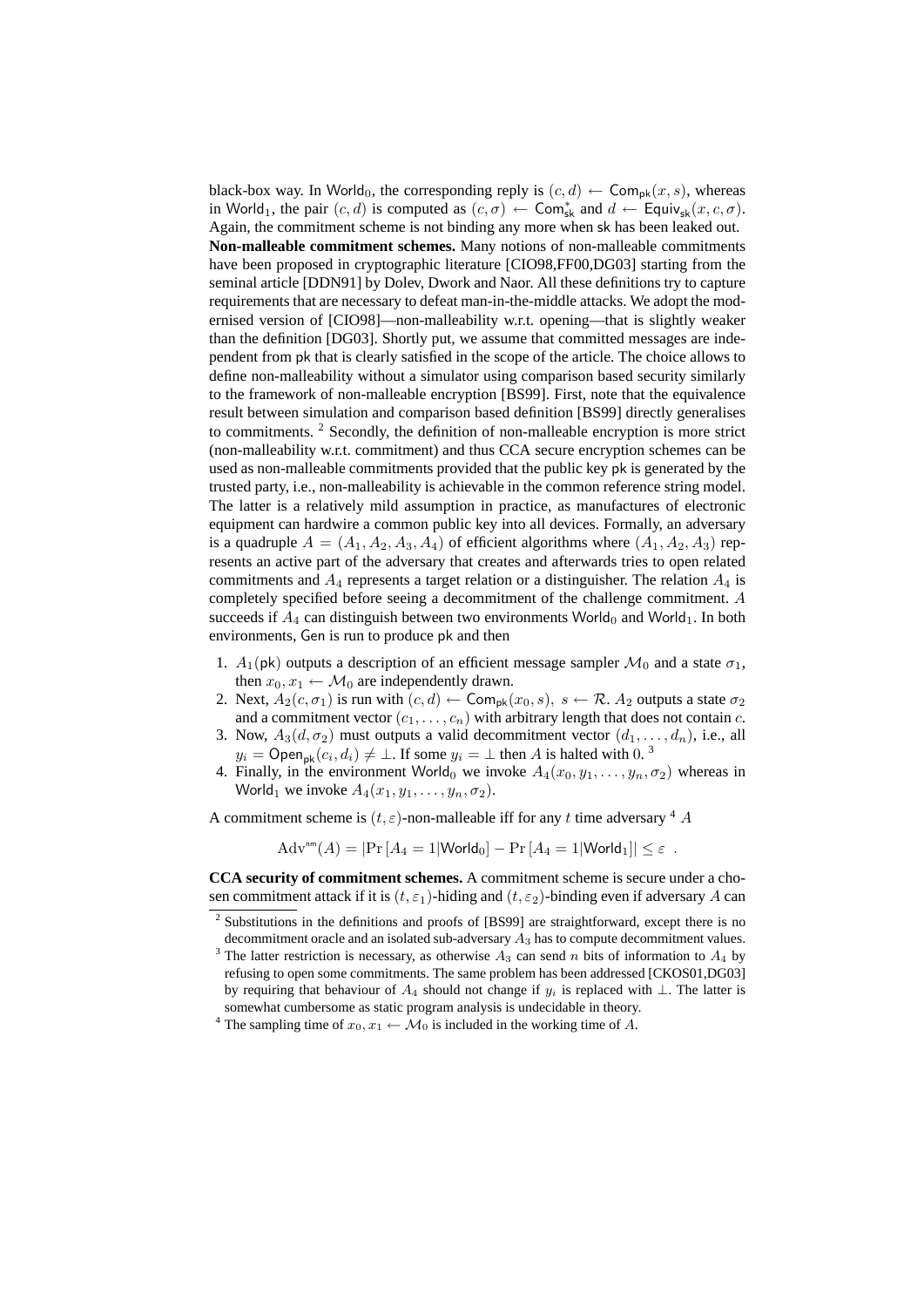use any decommitment oracle  $\mathcal{O}_{\text{dec}}$  in a nontrivial manner. Given a commitment c, oracle  $\mathcal{O}_{\text{dec}}(c)$  must return d such that  $\text{Open}_{\text{pk}}(c, d) \neq \perp$  for all valid commitments c. Querying of the challenge commitment is not allowed. For perfectly binding commitments there is a unique opening, otherwise many possibilities emerge. Then it is conceptually easier to imagine that the adversary prescribes the target message x to  $\mathcal{O}_{\text{dec}}$  when scheme is non-binding. The latter makes the environment similar to equivocable commitments. However, for CCA secure commitment schemes, a single double decommitment should not jeopardise security of other commitments. Many non-binding commitment schemes like [Ped91,FO97] do not satisfy this requirement, i.e., CCA security of non-binding commitments is much more restrictive than equivocability.

**Relations between commitment schemes.** Obviously, any  $(t, \varepsilon)$ -non-malleable commitment scheme is  $(\tau, 2\varepsilon)$ -hiding and  $(\tau, \varepsilon)$ -binding with  $\tau = t - \mathcal{O}(1)$ , since either  $A_2$  or  $A_3$  can send information about  $x_0$  to  $A_4$ . Equivocability does not imply nonmalleability as shown in Theorem 2. Although latter seems paradoxical, since historically non-malleable commitments were constructed from equivocable ones [CIO98], there is no contradiction, as authors use equivocable commitments in a more complex construction to achieve non-malleability. Extractability does not imply non-malleability and *vice versa*. Finally, CCA security implies non-malleability as shown in Theorem 8.

## **3 Manual authentication with short authenticated strings**

#### **3.1 Protocol description**

In our setting, two honest parties Alice and Bob have non-confidential inputs  $m_a$  and  $m_b$  and they want to establish a shared common public output  $m_a||m_b$  in a malicious environment. Besides in-band messages parties can send short out-of-band (OOB) messages in authenticated manner. The total length of OOB-messages should be as small as possible. On the other hand, short OOB-messages cannot provide negligible failure probability against man-in-the-middle attacks. In the following, we analyse and generalise the unilateral three round  $<sup>5</sup>$  message authentication protocol SAS by Vaude-</sup> nay [Vau05] depicted on Fig. 1. Compared to the MANA II protocol [GMN04] depicted on Fig. 2 users do not have to confirm that data has arrived before the first message. On the other hand, security requirements for the used cryptographic primitives are more demanding.

- 1. Alice computes  $(c, d) \leftarrow \textsf{Com}_{\textsf{pk}}(m_a || r_a, s), s \leftarrow \mathcal{R}$  for  $r_a \leftarrow \mathcal{K}$  and sends c to Bob.
- 2. Bob sends  $r_b \leftarrow K$  to Alice.
- 3. Alice sends the decommitment d to Bob and both compute check =  $r_a \oplus r_b$ .
- 4. Bob accepts  $m_a$  iff the local control values check<sub>a</sub> and check<sub>b</sub> coincide.

**Fig. 1.** The SAS protocol

 $<sup>5</sup>$  Note that steps 3 and 4 can be combined into a single round.</sup>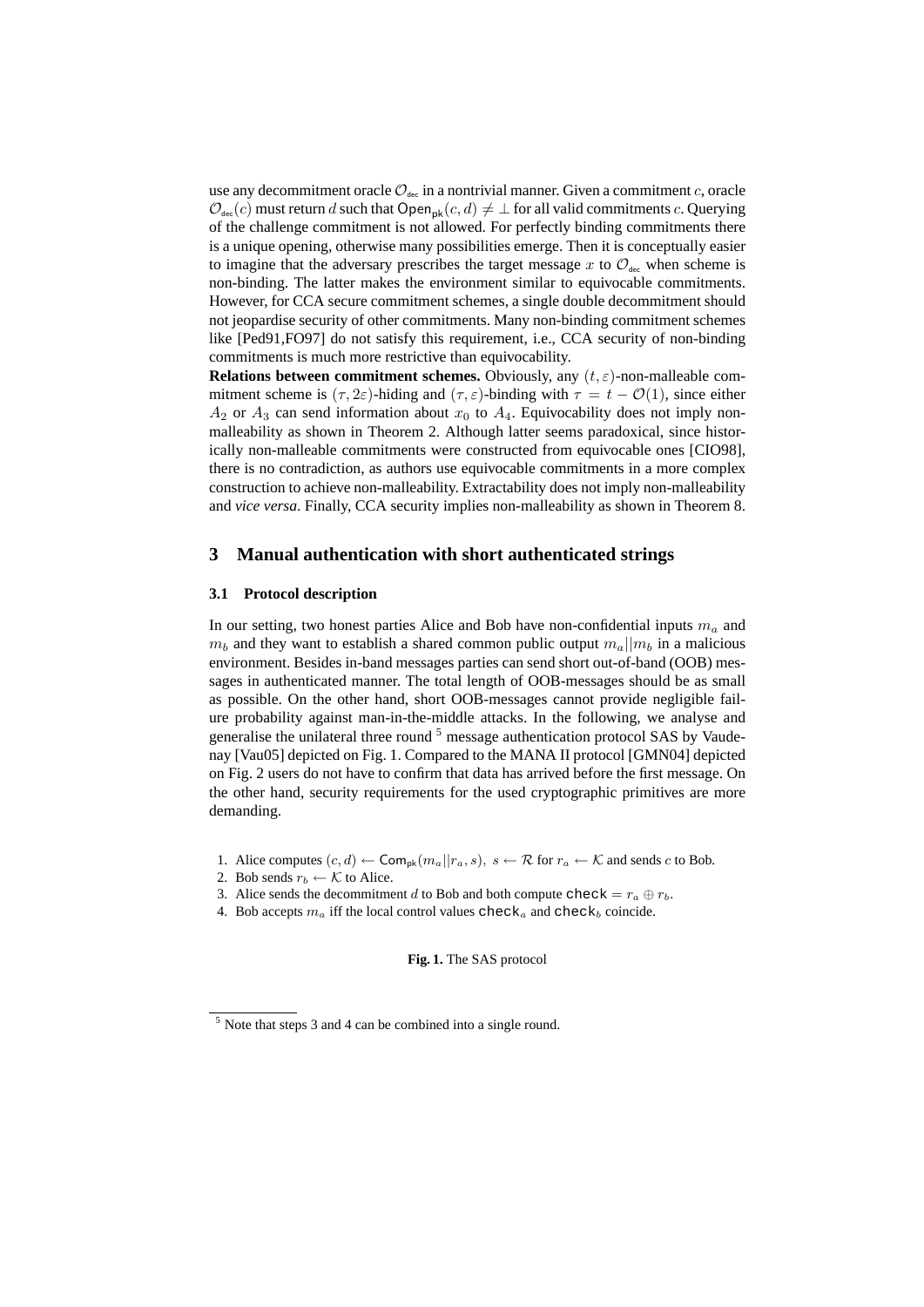- 1. Alice and Bob verify over OOB channel that the data  $m$  is has arrived to both parties.
- 2. Alice sends  $k \leftarrow \mathcal{K}$  to Bob and both compute check  $= h(m, k) || k$ .
- 3. Both parties accept m iff the local control values  $check_a$  and  $check_b$  coincide.

#### **Fig. 2.** The MANA II protocol

The SAS protocol has a few minor shortcomings. First, the commitment incorporates non-confidential message  $m_a$  though the latter can be shortened to  $h(m_a)$  where h is a collision resistant. Still the dependence between  $m_a$  and c is undesirable, as using longer commitments is more time-consuming. Secondly, the protocol does not provide mutual authentication. Running two copies of the SAS protocol yields a four round mutual authentication protocol but the latter is not round optimal. Also, the formal security proofs given by Vaudenay are slightly incorrect, see discussion in Subsection 4.2. These shortcomings inspired us to design and analyse a three round mutual authentication protocol depicted as Fig. 3 where  $h$  is a keyed hash function (MAC) and  $f$ pseudorandom permutation e.g. 128-bit AES encryption. The protocol is more modu-

- 1. Alice computes  $(c, d) \leftarrow \textsf{Com}_{\textsf{pk}}(r_a, s)$  for  $s \leftarrow \mathcal{R}, r_a \leftarrow \mathcal{K}_a$  and sends  $(m_a, c)$  to Bob.
- 2. Bob sends  $r_b \leftarrow \mathcal{K}_b$  and  $m_b$  to Alice.
- 3. Alice sends d to Bob and both compute check  $= h(m_a||m_b, k)$  where  $k = f(r_a, r_b)$ .
- 4. Both parties accept  $m = m_a || m_b$  iff the local test values check<sub>a</sub> and check<sub>b</sub> coincide.

**Fig. 3.** Three round mutual authentication protocol MA-3.

lar: commitments are independent of messages, authenticity is guaranteed by the MAC similarly to MANA II. The effective bit size  $\ell = \log_2 |T|$  of control values check determines achievable security. Since  $m_b$  might be computed after the first round, the MA-3 protocol can be naturally combined with any key-exchange protocol. See the discussion below about security in arbirary context.

#### **3.2 Adversarial models**

**Stand-alone model.** We first analyse the stand-alone model where no other protocols are executed. Let Charley be a malicious courier that transfers messages form Alice to Bob and vice versa. Let  $c, m_a, m_b, r_b, d$  denote messages received by Charlie and  $c', m'_a, m'_b, r'_b, d'$  potentially altered messages received by Alice and Bob. Let check<sub>a</sub> and  $check_b$  denote final control values obtained by Alice and Bob. Charlie succeeds in deception if check<sub>a</sub> = check<sub>b</sub> although  $m_a||m'_b \neq m'_a||m_b$ . As the control values check are  $\ell$ -bit short, the probability of random guessing is  $2^{-\ell}$ . Therefore, we cannot guarantee deception probability below  $2^{-\ell}$ . Our aim is to prove that deception probability is negligibly bigger than  $2^{-\ell}$ .

**Security in arbitrary context.** Classical composition theorems [Gol04] assure that one can sequentially compose protocols that are secure in stand-alone model and the result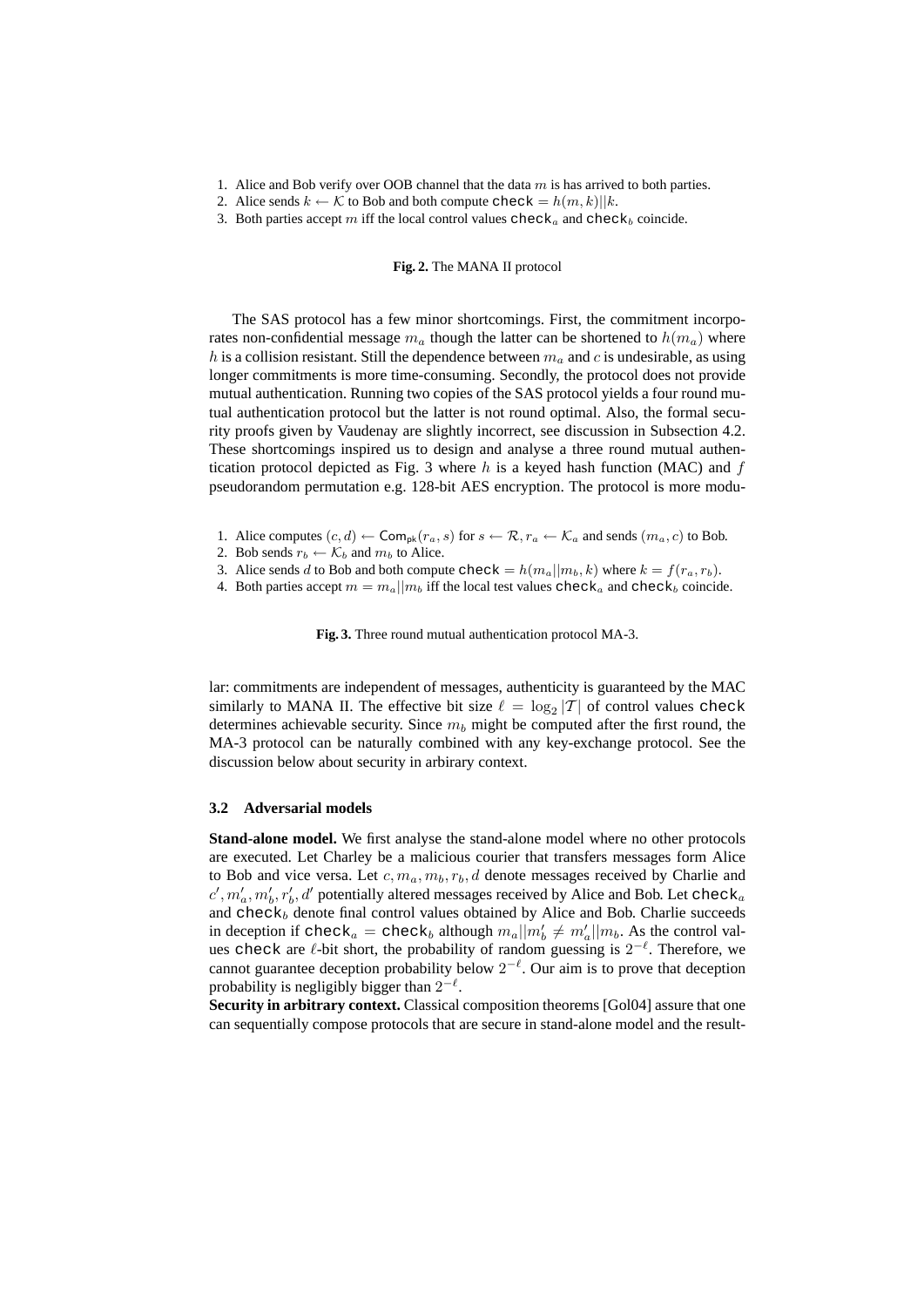ing protocol has only a cumulative security drop. Though the latter is *generally* not true for concurrent composition, we can prove that both the SAS and the MA-3 protocols are secure in any computational context if Alice and Bob follow the protocol and values  $r_a$  and  $r_b$  are not used in other protocols. Due to the lack of space we do not formalise the claim completely. Essentially, if Alice and Bob follow the protocol and do not use  $m_a||m_b$  in the computations before the end of the authentication, then protocol messages can be perfectly simulated by the adversary himself, as  $m_a$  and  $m_b$ are public. Compared to the ideal implementation, where adversary can only observe messages and decide whether to drop them or not, we loose  $\varepsilon$  in security for each message. Batch authentication of several messages can be used to preserve security level. In particular, all key-exchange protocols can be secured by authenticating a protocol transcript  $(m_1, m_2, \ldots, m_k)$ . Since the transcript must be fixed before the third round, the secured protocol has one extra round and we loose only  $\varepsilon$  in security, except for single round protocols that have two extra rounds.

#### **4 Necessary requirements to building-blocks**

Next, we derive minimal security requirements for building-blocks that are necessary to prove security of the MA-3 and SAS protocols using standard black-box reductions.

#### **4.1 Mutual authentication**

Note that any three round mutual authentication protocol where second and third messages are independent from previous replies has a form depicted in Fig. 3, since knowledge of first and third message must allow to compute  $r_a$  and from the second message it must be possible to compute  $r<sub>b</sub>$ . Therefore, following analysis provides quite general characterisation of properties required from  $Com, f$  and h. In the following, we assume that  $f$  is a left-right uniform combiner instead of pseudorandom permutation. The assumption is not essential, rather a natural simplification. Since the set of possible control values  $T$  is small, the hash function  $h$  must satisfy unconditional security guarantees. As the success of simple substitution attack is  $Pr[h(m_a||m'_b, k) = h(m'_a||m_b, k)]$ , then h must be at least  $\varepsilon$ -almost universal. A well known lower bound [Sar80] on  $\varepsilon$  states that  $\varepsilon \geq \frac{|\mathcal{D}| - |\mathcal{T}|}{|\mathcal{T}|(|\mathcal{D}| - 1)}$  for any hash function family  $h : \mathcal{D} \times \mathcal{K} \to \mathcal{T}$  provided that keys are chosen randomly and thus the lower bound on failure is indeed  $\varepsilon \gtrsim 2^{-\ell}$  for all practical message sizes. Next, we show that a specific form non-malleability of the commitment scheme is necessary. We construct a specific hash function such that flipping a last bit allows successful deception and then we convert an ordinary commitment scheme into a malleable one that permits the necessary bit flip. Let  $h_0$  be a hash function with key space  $\mathcal{K}_0$ . Given two different target messages  $m_0, m_1 \in \mathcal{D}$ , define h with extended key space  $\mathcal{K} = \mathcal{K}_0 \times \{0, 1\}$  by the following rule

$$
h(m,k||b) = \begin{cases} h_0(m,k), & \text{if } m \notin \{m_0, m_1\} \\ h_0(m_{i \oplus b}, k), & \text{otherwise} \end{cases}
$$

**Theorem 1.** *If*  $h_0$  *is a*  $\varepsilon$ *-almost universal then h is a*  $\varepsilon$ *-almost universal.*  $\square$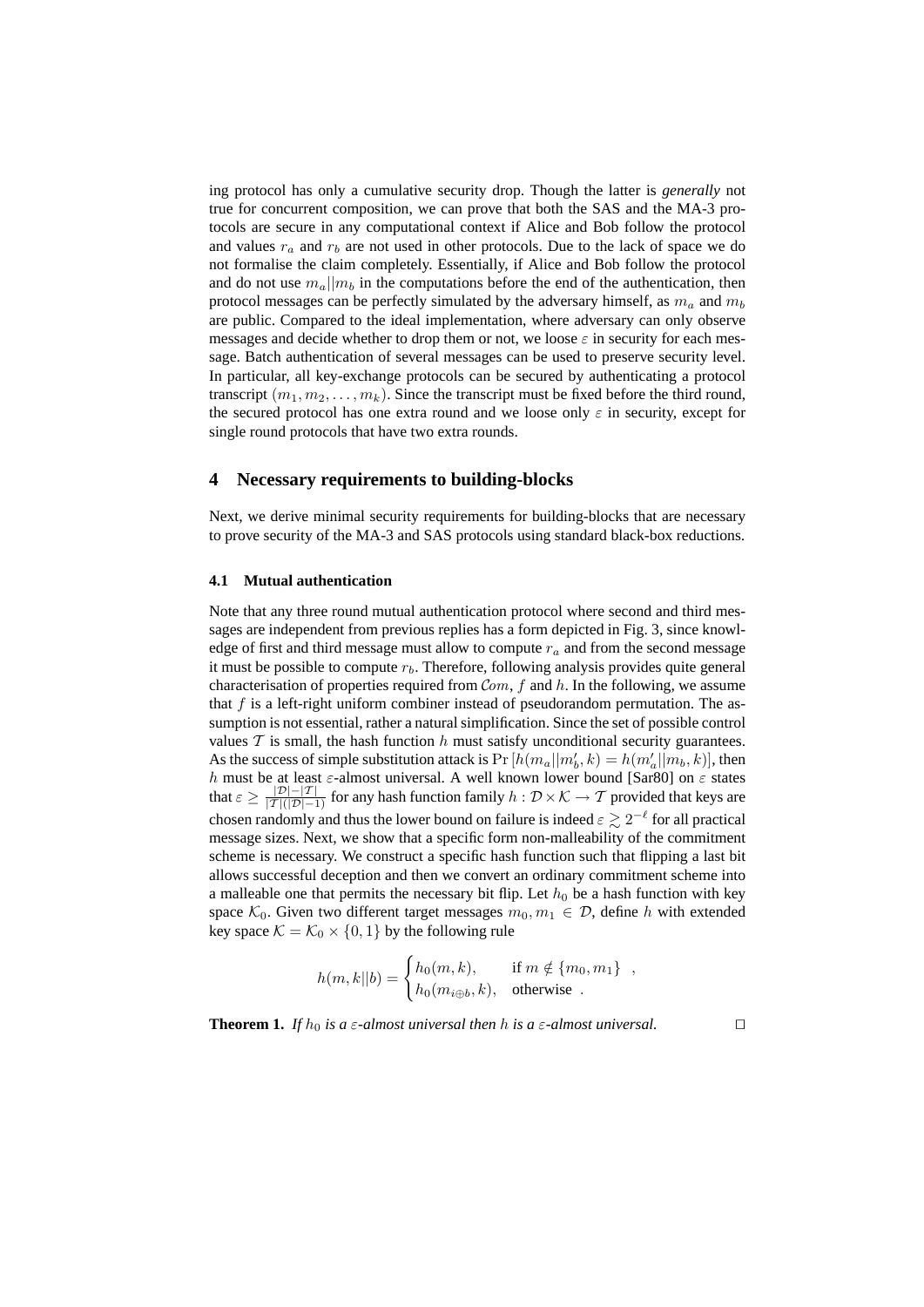Let  $Com = (Gen, Com, Open)$  be a commitment scheme with message space K and let  $g: K \times C \to K$  be an efficient deterministic function. Fix  $C^{\circ} = \{0, 1\} \times C$  and define  $\text{Com}_{\text{pk}}^{\circ}: \mathcal{K} \times \mathcal{R} \to \mathcal{C}^{\circ} \times \mathcal{D}$  and Open<sub>pk</sub> procedures in the following way

$$
(c_{\mathsf{o}}, d) \leftarrow \mathsf{Com}^{\mathsf{o}}_{\mathsf{pk}}(x, s), \quad c_{\mathsf{o}} = (b, c), \quad b = 0, \quad (c, d) \leftarrow \mathsf{Com}_{\mathsf{pk}}(x, s),
$$
\n
$$
\mathsf{Open}^{\mathsf{o}}_{\mathsf{pk}}(c_{\mathsf{o}}, d_{\mathsf{o}}) \begin{cases} \bot, & \text{if } \mathsf{Open}_{\mathsf{pk}}(c, d) = \bot, \\ x, & \text{if } x = \mathsf{Open}_{\mathsf{pk}}(c, d) \land b = 0, \\ g(x, c_{\mathsf{o}}), & \text{if } x = \mathsf{Open}_{\mathsf{pk}}(c, d) \land b = 1, \end{cases}
$$

i.e., setting an evil bit  $b$  allows to manipulate commitments. Let us denote such a commitment scheme by  $Com<sup>g</sup>$ .

**Theorem 2.** Let Com be  $(t, \varepsilon_1)$ -binding and  $(t, \varepsilon_2)$ -hiding. Then Com<sup>g</sup> is  $(\tau, \varepsilon_1)$ -binding *and*  $(\tau, \varepsilon_2)$ -hiding where  $\tau = t - \mathcal{O}(1)$ . If Com is  $(t, \varepsilon_3)$ -extractable then Com<sup>g</sup> is also  $(\tau, \varepsilon_3)$ -extractable. If Com is  $(t, \varepsilon_4)$ -equivocable then Com<sup>g</sup> is also  $(\tau, \varepsilon_4)$ -equivocable.

*Proof.* The proof is straightforward. Appendix B contains the proof and more detailed discussion of separation results and their implications.  $\Box$ 

**Corollary 1.** *Let* f *be a combiner such that there exists efficiently computable functions*  $g_a$  and  $g_b$  so that  $f(r_a, g_b(r_b, c)) \oplus f(g_a(r_a, c), r_b) = 1$ . Then the MA-3 scheme is *insecure if we use*  $h$ ,  $f$  *and*  $g_a$ -malleable commitment scheme  $Com^{g_a}$ .

*Proof.* Recall that a protocol is insecure if for some valid input pairs protocol fails with probability 1. Let Alice's input be the first half of  $m_0$  and Bob's input the second half of  $m_1$ . Then Charlie alters messages so that at the end Alice obtains  $m_0$  and Bob  $m_1$ . Given a commitment  $(0, c)$ , Charlie forwards  $(1, c)$  to Bob and sends  $g_b(r_b, c)$  directly to Alice. Charlie forwards decommitment value d to Bob, who obtains  $r'_a = g_a(r_a, c)$ . Alice and Bob accept outputs  $m_0$  and  $m_1$  since  $h(m_0, k) = h(m_1, k \oplus 1)$ .

**Corollary 2.** *If the protocol uses XOR combiner*  $f(x, y) = x \oplus y$  *then an ordinary binding and hiding commitment is not sufficient for security.*

*Proof.* Obviously, since  $f(r_a, r_b) \oplus f(r_a \oplus 1, r_b) = 1$ . The latter shows that sending  $r_b$ in a scrambled way does not help as  $g_b(r, c) = r$ .

We could not find a constructive counterexample for general class of combiners instead we used oracle separation to eliminate possibility of black-box proofs.

**Theorem 3.** *Let* f *be a left-right uniform combiner and* Com *a commitment scheme that remains hiding and binding commitment even if*  $f(\cdot, r)$  *can be efficiently inverted for all*  $r \in K$ *. Then there exists an oracle world where the MA-3 protocol is insecure, but* Com *is hiding and binding.*

*Proof.* CONSTRUCTION. Consider an oracle world where the oracle  $\mathcal{O}$ : (a) registers honest commitments; (b) creates inaccessible random commitments; (c) finds a "safe" solution to  $f(r_a, r'_b) \oplus f(r'_a, r_b) = 1$ . First, the commitment rule is modified so that every time an honest party computes  $\textsf{Com}_{\textsf{pk}}(x, s)$  he also submits a tuple  $(c, d, x, \bot, \bot, \bot)$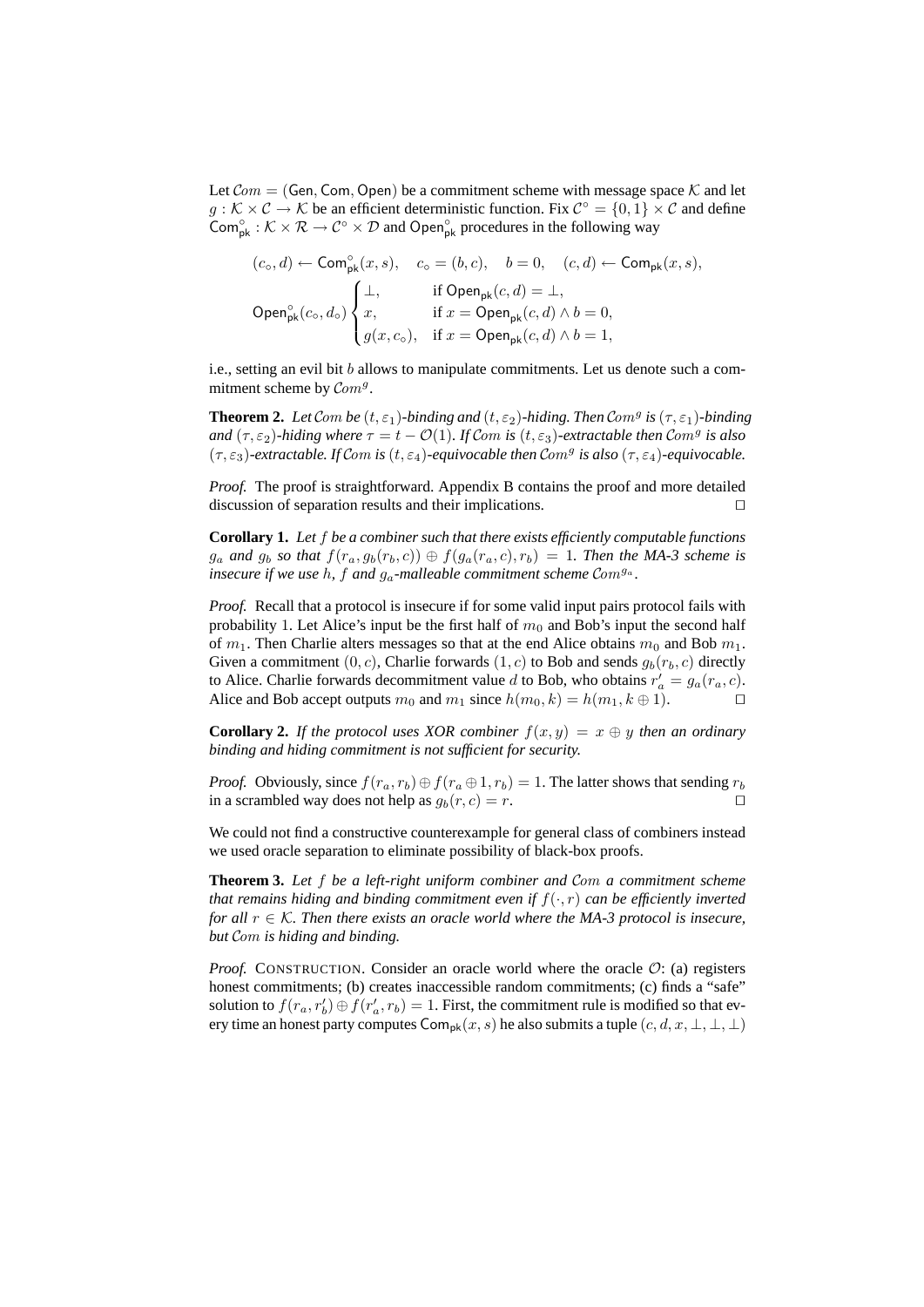to  $\mathcal{O}$ . Secondly,  $\mathcal{O}$  realises random transformations: given a commitment c, it looks whether c is already stored. If not returns  $\perp$ , otherwise  $\mathcal O$  generates a random commitment  $(c', d') \leftarrow \textsf{Comp}_\textsf{pk}(x', s), s \leftarrow \mathcal{R}, x' \leftarrow \mathcal{K}$ , updates tuple to  $(c, d, x, c', d', x')$  and outputs c'. Given a pair  $(c, d)$ ,  $\mathcal O$  looks for a tuple  $(c, d, c', d')$  and if found outputs d'. Finally, given a *single* special call  $(c, r_b)$  oracle looks for a tuple  $(c, d, x, c', d', x')$ , if found finds  $r'_b$  such that  $f(x, r'_b) \oplus f(x', r_b) = 1$ , after that all such calls are ignored. INSECURITY. After Alice has sent c, Charlie submits c to  $\mathcal O$  and forwards reply c' to Bob. After Bob has sent  $r_b$ , Charlie submits  $(c, r_b)$  to  $\mathcal O$  and forwards  $r'_b$  to Alice. After Alice has sent d, Charlie sends  $(c, d)$  to  $\overline{O}$  and forwards answer d' to Bob. Since  $f(r_a, r'_b) = f(r'_a, r_b) \oplus 1$  Charlie has succeeded in deception. HIDING AND BINDING. We have to show that in the oracle world the modified  $Com$  is still hiding and binding. Binding is straightforward—we can perfectly simulate  $\mathcal O$  as honest Com<sub>pk</sub> calls provide a decommitment and we can use inversion oracle for  $f(\cdot, r)$ . Thus, the advantage remains, only the working time increases to  $\mathcal{O}(t \log t)$ , since we have to manage a table of tuples. Lets establish that hiding is also preserved. Assume that  $Com$  is  $(\tau, \varepsilon_1)$ -hiding and  $(\tau, \varepsilon_2)$ -binding in the plain model where  $\tau = \mathcal{O}(t \log t)$  is large enough but a t time adversary A achieves  $\text{Adv}_{\mathcal{O}}^{\text{hid}}(A) > 4\varepsilon_1 + \varepsilon_2$  in the oracle world. Let B be the adversary that runs like A except B halts with 0, if A submits a *valid* decommitment  $(c_b, d)$  for the challenge  $c_b$ . The probability of early abort must be below  $2\varepsilon_1 + \varepsilon_2$ , otherwise A can either win the hiding game in the world with the inversion oracle or the complete simulation of hiding game provides enough double openings. The term  $2\varepsilon_1$  comes from the fact that c' and  $r'_b$  together might leak some information about  $c_b$ and we have to use similar hybrid argument as demonstrated below, i.e., if substitute  $\mathcal O$  with  $\mathcal O'$  then the probability of early abort can drop by  $\varepsilon_1$ . Let  $\mathcal O'$  do as  $\mathcal O$  except that the update step for challenge  $c_b$  is different: given  $(c_b, d_b)$ , the oracle O' computes  $(c'', d'') \leftarrow \textsf{Com}_{\textsf{pk}}(x'', s), s \leftarrow \mathcal{R}, x', x'' \leftarrow \mathcal{K}$ , updates tuple to  $(c, d, x, c'', d'', x')$ and outputs c''. Clearly,  $\text{Adv}_{\mathcal{O}}^{\text{hid}}(B) - \text{Adv}_{\mathcal{O}'}^{\text{hid}}(B) \leq \varepsilon_1$  or otherwise we can use the simulation of the oracle world to win the true hiding game. Since  $c'$  and  $r'_b$  are completely independent and  $r'_b$  has uniform distribution as f is left-right uniform, we can perfectly simulate interaction of O' and B in the plain model. A contradiction  $\text{Adv}_{\mathcal{O}}^{\text{hid}}(\hat{B}) > \varepsilon_1$ .  $\Box$ 

Theorem 3 shows that there are no black-box security proofs of MA-3 that assume only binding and hiding from commitment scheme, i.e. we have to assume some kind of nonmalleability of *Com* or provide explicit white-box security proof for an instantiation of the MA-3.

#### **4.2 The SAS protocol**

Note that the SAS protocol requires non-malleable commitment as we can define function  $g : \mathcal{M} \to \mathcal{M}$  so that  $g(m_0||r_a) = m_1||r_a$ . Vaudenay assumed that commitment returns only  $r_a$  and  $m_a$  is explicitly included in the decommitment value d but clearly this is a cosmetic difference.

**Theorem 4.** Let Com<sup>g</sup> be a g-malleable but  $(t, \varepsilon)$ -hiding and  $(t, \varepsilon)$ -binding commit*ment scheme. Then the SAS protocol is insecure.*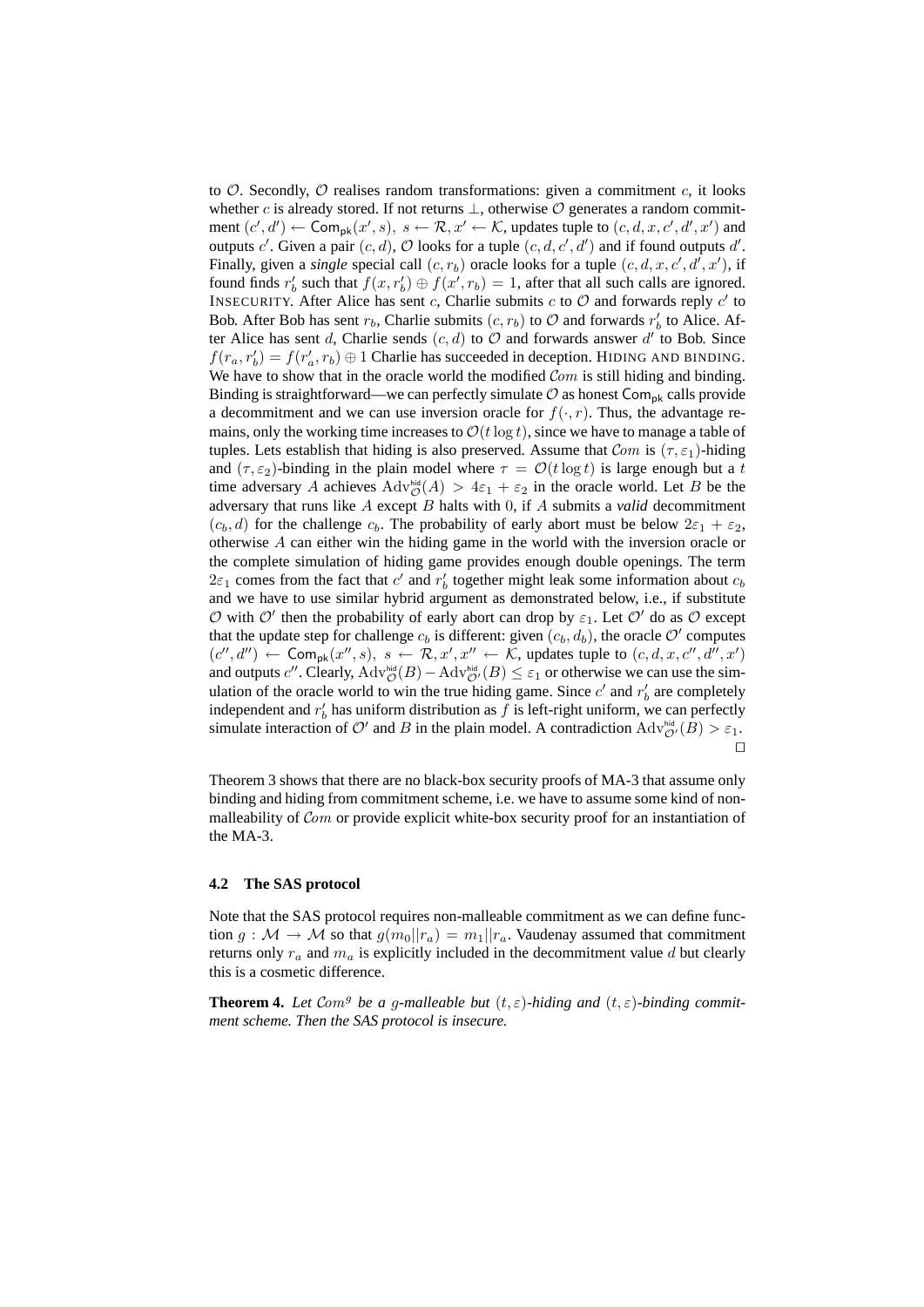*Proof.* Recall that protocol is insecure if for some valid input protocol fails with probability 1. Let Alice's input be  $m_0$ . Then given a commitment  $(0, c)$ , Charlie forwards  $(1, c)$  to Bob and sends  $r_b$  directly to Alice. Charlie forwards decommitment value d to Bob, who obtains  $m_1||r_a$ . Bob accepts outputs  $m_1$  since he got the correct  $r_a$ .

**Corollary 3.** *Extractability or equivocability are not sufficient to guarantee security of the SAS protocol.*  $\square$ 

Results indicate that the proofs of Theorem 5 of [Vau05] are incorrect. Indeed, in the case of extractable commitments sk is used to win the hiding game that is absurd, since after the secret key sk has been leaked there is no privacy guarantees. Similarly, it does not make sense to use sk and faked commitments to beat the binding game, since a leakage of sk removes binding guarantees. Nevertheless, the original proof is valid if one assumes CCA security from the commitment scheme, since the proof actually uses calls to decommitment oracle to win the hiding and binding games. On the other hand, CCA security implies non-malleability. Use of more advanced combiner  $f(m_a, r_a, r_b)$ does not alleviate the security requirements as it is equivalent to MA-3 with empty  $m_b$ .

## **5 Security proofs**

Let forge denote the event that the adversary  $A$  succeeds, i.e. Alice and Bob have coinciding check values but  $m_a||m'_b \neq m'_a||m_b$ . Then the advantage of A is defined as

$$
\mathrm{Adv}^{\text{msg-for}}(A) = \max_{m_a, m_b} \Pr\left[\mathsf{forget}\right] \enspace .
$$

An authentication protocol is  $(t, \varepsilon)$ -secure in the stand-alone model if for any t time adversary A, we have  $Adv^{\text{msg-for}}(A) \leq \varepsilon$ . As both protocols are asynchronous, the adversary can deliver messages before they are sent. Denote by send $(i)$  that the *i*th message was sent and recv $(i)$  that the *i*th message was received by honest parties. Then causal relations send(1)  $\prec$  recv(2)  $\prec$  send(3) and recv(1)  $\prec$  send(2)  $\prec$  recv(3) still hold. In the following we divide execution paths to classes. An execution path is almost normal (denoted as norm) if execution second round is completed before the third round is started

$$
recv(1), recv(2), send(1), send(2) \prec send(3)
$$
  

$$
recv(1), recv(2), send(1), send(2) \prec recv(3) .
$$

An execution path is abnormal (denoted as  $\neg$ norm) if one of the conditions is violated, i.e., one of the mutually exclusive events

$$
send(3) \prec send(2) \qquad or \qquad recv(3) \prec recv(2) \tag{1}
$$

happens. Further analysis shows that abnormal executions fail with high probability provided that the commitment scheme is hiding and binding. Almost normal execution is secure under more restrictive assumptions.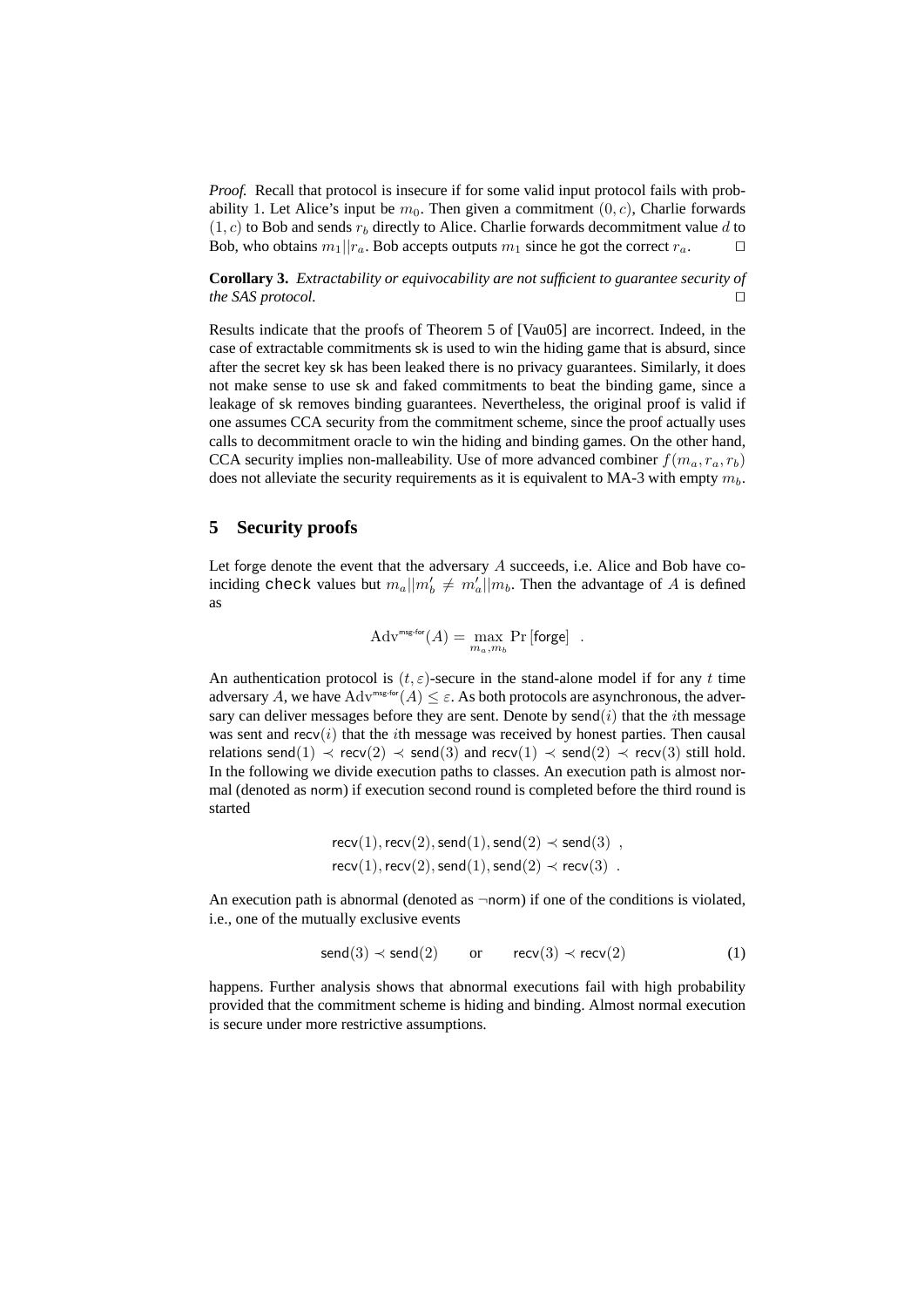**Lemma 1.** *For any t there exists*  $\tau = t + O(1)$  *such that if* Com *is*  $(\tau, \epsilon_1)$ *-hiding,* f *is* (τ, ε5)*-pseudorandom and* h *a uniform hash function. Then for any* t *time adversary* C

$$
\begin{aligned} & \Pr\left[\mathsf{forget}_{\mathsf{sas}}~\wedge~\mathsf{recv}(3) \prec \mathsf{recv}(2)\right] \leq 2^{-\ell} \cdot \Pr\left[\mathsf{recv}(3) \prec \mathsf{recv}(2)\right] + \varepsilon_1 \\ & \Pr\left[\mathsf{forget}_{\mathsf{ma3}}~\wedge~\mathsf{recv}(3) \prec \mathsf{recv}(2)\right] \leq 2^{-\ell} \cdot \Pr\left[\mathsf{recv}(3) \prec \mathsf{recv}(2)\right] + \varepsilon_1 + \varepsilon_5 \end{aligned}
$$

*for the SAS and the MA-3 protocols.*

*Proof.* Since send(2)  $\prec$  recv(3)  $\prec$  recv(2)  $\prec$  send(3), then values  $c', r_b, d', r'_b$  are fixed before the adversary sees a decommitment value d. In particular, check<sub>b</sub> is also fixed before send(3) and C succeeds if he guesses the value of c. More formally, we can convert  $C$  into a distinguisher  $A$  (the next construction is for the SAS protocol):

- 1. Choose  $r_a \leftarrow \mathcal{K}$  and send  $m_a || r_a$  as a challenge  $x_0$ .
- 2. Given  $c_b$  simulate protocol until recv(2). If recv(2)  $\prec$  recv(3) then halt with 0.
- 3. Compute check<sub>a</sub> =  $r_a \oplus r'_b$  and check<sub>b</sub> =  $r'_a \oplus r_b$  output 1 iff they coincide.

If  $b = 0$  then protocol is perfectly simulated and A outputs 1 with the probability Pr [forge  $\wedge$  recv(3)  $\prec$  recv(2)]. If  $b = 1$  then the protocol run is independent of  $r_a$  and  $\Pr[r_a \oplus r'_b = r'_a \oplus r_b] = 2^{-\ell}$ . As a result we get

$$
Adv^{\text{hid}}(A) \geq \Pr\left[\text{forget } \land \text{recv}(3) \prec \text{recv}(2)\right] - 2^{-\ell} \cdot \Pr\left[\text{recv}(3) \prec \text{recv}(2)\right]
$$

and the first claim follows. For the MA-3 protocol the construction is exactly the same, except  $x_0 = r_a$  and check values are computed differently. Similarly,  $r_a$  is independent from the simulated protocol run when  $b = 1$ . Since f is  $(\tau, \varepsilon_5)$ -pseudorandom the check<sub>a</sub> is also ( $\tau$  –  $\mathcal{O}(1), \varepsilon_5$ )-pseudorandom and hence the second claim follows.  $\Box$ 

**Lemma 2.** *Assume that* A *is a* t*-time adversary and let* f *be a right-uniform combiner and* h *a uniform hash function. If* Com *is perfectly binding, then for both protocols*

 $\Pr[\mathsf{forget} \land \mathsf{send}(3) \prec \mathsf{send}(2)] \leq 2^{-\ell} \cdot \Pr[\mathsf{send}(3) \prec \mathsf{send}(2)]$ .

*Otherwise* Com must be  $(\tau, \varepsilon_2)$ -binding with  $\tau = \frac{56\alpha t}{\varepsilon_2'(1-\varepsilon_2)}$  for a constant <sup>6</sup>  $\alpha$  to assure

 $\Pr \left[ \mathsf{forget} \wedge \mathsf{send}(3) \prec \mathsf{send}(2) \right] \leq 2^{-\ell} \cdot \Pr \left[ \mathsf{send}(3) \prec \mathsf{send}(2) \right] + \varepsilon_2^{\ell}$ 2

where  $\varepsilon'_2 > 4 \cdot 2^{-\ell}$  for the SAS and  $\varepsilon'_2 > 4 \cdot \left| {\cal K}_b \right|^{-1}$  for the MA-3 protocol.

*Proof.* Since  $\text{recv}(2) \prec \text{send}(3) \prec \text{send}(2)$  then  $m'_a, c', m'_b, r'_b$  is sent before  $r_b$ , hence check<sub>a</sub> is fixed before the adversary sees  $r_b$ . Similarly to the proof of Lemma 1, choosing  $r'_a$  independently from  $r_b$  leads to a success probability  $2^{-\ell}$  and the first claim follows. For general case, the adversary must double open commitments to achieve a better success. Still, we need replies  $r_b^0$  and  $r_b^0$  such that adversary opens the commitment c' differently. Consider a matrix  $H[s, r_b]$  with columns  $r_b \in \mathcal{K}_b$  and rows  $s \in \mathcal{R}$  capturing

<sup>&</sup>lt;sup>6</sup> The small constant  $\alpha$  comes from the overhead of Damgård-Fujisaki knowledge extractor (Appendix C): the procedure has to re-initialise the protocol after each probe and do some local bookkeeping.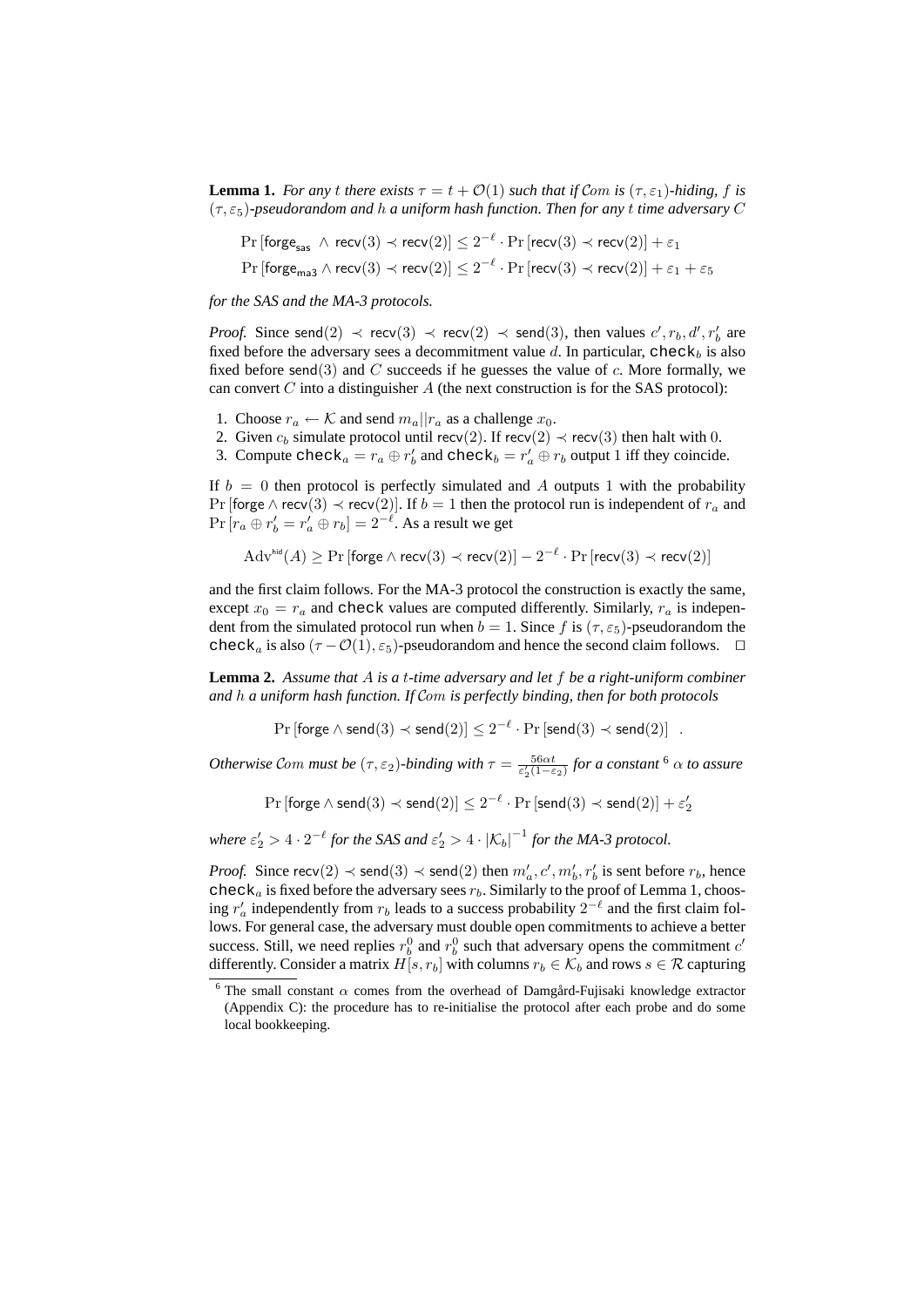all other random bits of the protocol including also the Gen algorithm. Set  $H[s, r_b] = 1$ iff check<sub>a</sub> = check<sub>b</sub>. In case of the SAS protocol, the matrix H is complete as for each  $r_b$  there is a single suitable  $r_a'$ . However in the MA-3 protocol, two key values  $f(r'_a, r_b^0)$  and  $f(r'_a, r_b^0)$  can lead to same check<sub>b</sub>. To eliminate false positives, we store the first successful open value  $r_a[s]$  and test whether another successful deception leads to different  $r'_a$ . Alternatively stated, we dynamically set all other row elements  $H[s, r_b]$ leading to  $r'_a[s]$  to zero. Since f is right-uniform and h is a uniform hash function, there is  $2^{-\ell}$ . |K| keys that correspond to check<sub>a</sub>. As a result the effective probability

$$
\varepsilon = \Pr\left[s \leftarrow \mathcal{R}, r_b \leftarrow \mathcal{K} : H[s, r_b] = 1\right] \\
\geq \Pr\left[\mathsf{forget} \land \mathsf{send}(3) \prec \mathsf{send}(2)\right] - 2^{-\ell} \cdot \Pr\left[\mathsf{send}(3) \prec \mathsf{send}(2)\right] \geq \varepsilon_2'
$$

for the MA-3 protocol. Corollary 4 assures that there is a  $\frac{56\alpha t}{\epsilon'_2(1-\epsilon_2)}$ -time probing algorithm that finds  $r_b^0, r_b^1$  corresponding to double opening of  $c^i$  with success  $\varepsilon_2$ .

**Theorem 5.** Let *t* be a desired time bound. Let Com be  $(\tau_2, \varepsilon_2)$ -binding. If Com is *perfectly binding set*  $\varepsilon'_2 = 0$ , *otherwise set*  $\varepsilon'_2 = \max\{4 \cdot 2^{-\ell}, 56\alpha/(\tau_2(1-\varepsilon_2))\}$ *where*  $\alpha$  *is a known small constant. Then there exist*  $\tau_1 = t + \mathcal{O}(1)$  *and*  $\tau_3 = \mathcal{O}(t)$  *such that if* Com *is*  $(\tau_1, \varepsilon_1)$ *-hiding and*  $(\tau_3, \varepsilon_3)$ *-non-malleable commitment scheme then the SAS protocol is*  $(t, 2^{-\ell} + \varepsilon_1 + \varepsilon_2' + \varepsilon_3)$ *-secure.* 

*Proof.* Let C be a malicious environment that achieves  $\text{Adv}^{\text{msg-for}}(C) > 2^{-\ell} + \varepsilon_1 + \varepsilon_2' +$  $\varepsilon_3$  and let  $m_a$  be the corresponding input. We build an adversary  $A = (A_1, A_2, A_3, A_4)$ that can break non-malleability of the commitment scheme.  $A_1$  outputs a description of uniform distribution over  $\{m_a\} \times \mathcal{K}$  and  $\sigma_1 = (\mathsf{pk}, m_a)$ . Given  $c, \sigma_1, A_2$  simulates the protocol with  $r_b \leftarrow \mathcal{K}$  and stops before send(3). In case of abnormal execution (1) or  $c = c'$ , A halts with 0. Otherwise,  $A_2$  outputs a commitment  $c'$  and  $\sigma_2$  containing enough information to resume the simulation and  $(r_b, r'_b)$ . Given  $d, \sigma_2$ ,  $A_3$  resumes the simulation and outputs  $d'$  as a decommitment value. If  $A_3$  was successful in opening then  $A_4$  gets  $x = m_a || r_a$ ,  $y_1 = m'_a || r'_a$  and  $\sigma_2$  containing  $(r_b, r'_b)$ .  $A_4$  computes two check values check<sub>a</sub> =  $r_a \oplus r'_b$  and check<sub>b</sub> =  $r'_a \oplus r_b$  and outputs 1 if check<sub>a</sub> = check<sub>b</sub>. As only abnormal execution,  $c = c'$  or a protocol failure Open<sub>pk</sub> $(c', d') = \perp$ causes a premature halting of A, we get

$$
Pr [A4 = 1 | World0] = Pr [forget \land norm]
$$
  
Pr [A<sub>4</sub> = 1 | World<sub>1</sub>]  $\leq 2^{-\ell} \cdot Pr$  [norm] .

Combining the result with Lemmas 1 and 2, we get a desired contradiction

$$
\Pr\left[\text{forget } \wedge \text{norm}\right] \geq \text{Adv}^{\text{msg-for}}(C) - 2^{-\ell} \cdot \Pr\left[\neg \text{norm}\right] - \varepsilon_1 - \varepsilon_2',
$$

$$
\text{Adv}^{\text{nm}}(A) \geq \text{Adv}^{\text{msg-for}}(C) - 2^{-\ell} - \varepsilon_1 - \varepsilon_2' > \varepsilon_3.
$$

 $\Box$ 

**Theorem 6.** Let t be a desired time bound. Let Com be  $(\tau_2, \varepsilon_2)$ -binding. If Com is *perfectly binding set*  $\varepsilon'_2 = 0$ , *otherwise set*  $\varepsilon'_2 = \max\{4 \cdot |K_b|^{-1}, 56\alpha/(\tau_2(1-\varepsilon_2))\}$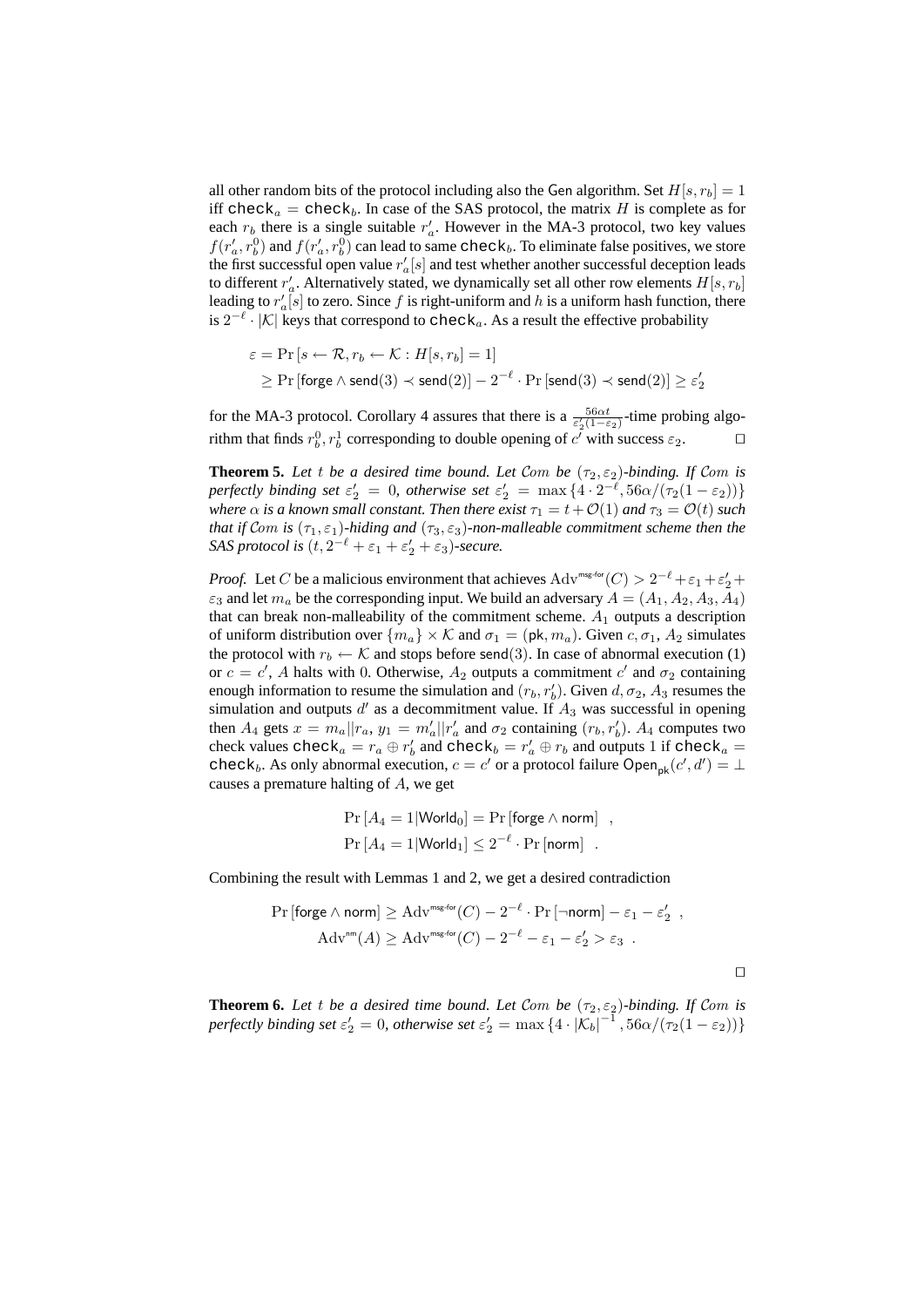*where*  $\alpha$  *is a known small constant. Then there exist*  $\tau_1 = t + O(1)$  *and*  $\tau_3 = O(t)$  *such that if* Com *is*  $(\tau_1, \varepsilon_1)$ *-hiding and*  $(\tau_3, \varepsilon_3)$ *-non-malleable commitment scheme, h is*  $\varepsilon_4$ *almost universal uniform hash function and*  $f$  *is*  $(\tau_1, \varepsilon_5)$ -pseudorandom permutation, *then MA-3 protocol is*  $(t, 2^{-\ell} + 2\varepsilon_1 + \varepsilon_2' + \varepsilon_3 + \varepsilon_4 + 3\varepsilon_5)$ *-secure.* 

*Proof.* Let C be a malicious environment that achieves  $\text{Adv}^{\text{msg-for}}(C) > 2^{-\ell} + 2\varepsilon_1 + \varepsilon_2' +$  $\varepsilon_3 + \varepsilon_4 + 3\varepsilon_5$  and let  $m_a, m_b$  be the corresponding input. We build an adversary  $A =$  $(A_1, A_2, A_3, A_4)$  that can break non-malleability of the commitment scheme.  $A_1$  outputs a description of uniform distribution over  $\mathcal{K}_a$  and  $\sigma_1 = (\mathsf{pk}, m_a, m_b)$ . Given  $c, \sigma_1$ ,  $A_2$  simulates the protocol with  $r_b \leftarrow \mathcal{K}_b$  and stops before send(3). In case of abnormal execution (1) or  $c = c'$ , A halts with 0. Otherwise,  $A_2$  outputs a commitment c' and  $\sigma_2$ containing enough information to resume the simulation and  $(m_a, m'_a, m_b, m'_b, r_b, r'_b)$ . Given  $d, \sigma_2$ ,  $A_3$  resumes the simulation and outputs  $d'$  as a decommitment value. If  $A_3$  was successful in opening then  $A_4$  gets  $x = r_a$ ,  $y_1 = r'_a$  and  $\sigma_2$  containing  $(m_a, m'_a, m_b, m'_b, r_b, r'_b)$ .  $A_4$  computes check values check<sub>a</sub> =  $h(m_a||m'_b, f(r_a, r'_b))$ and check<sub>b</sub> =  $h(m'_a||m_b, f(r'_a, r_b))$  and outputs 1 if check<sub>a</sub> = check<sub>b</sub>. Since only abnormal execution,  $c = c'$  or a protocol failure Open<sub>pk</sub> $(c', d') = \bot$  causes a premature halting of A, we get

$$
\Pr\left[A_4 = 1 | \text{World}_0\right] = \Pr\left[\text{forget } \land \text{ norm } \land c \neq c'\right] ,
$$
\n
$$
\Pr\left[A_4 = 1 | \text{World}_1\right] \leq 2^{-\ell} \cdot \Pr\left[\text{norm } \land c \neq c'\right] + \varepsilon_5 ,
$$

as for random key k, the control value  $h(m_a||m'_b, k)$  has uniform distribution and f is a ( $\tau_1, \varepsilon_5$ )-pseudorandom function. Since Com is ( $\tau_1, \varepsilon_1$ )-hiding and f pseudorandom and h is  $\varepsilon_4$ -almost universal, we get by hybrid argument

$$
\begin{aligned} \Pr\left[\text{forge }\wedge\text{ norm }\wedge\,c=c'\wedge r'_b=r_b\right] &\le\varepsilon_1+\varepsilon_5+\varepsilon_4~,\\ \Pr\left[\text{forge }\wedge\text{ norm }\wedge\,c=c'\wedge r'_b\neq r_b\right] &\le\varepsilon_1+\varepsilon_5+2^{-\ell}\cdot\Pr\left[\text{norm }\wedge\,c=c'\right]~,\\ \Pr\left[\text{forge }\wedge\text{ norm }\wedge\,c=c'\right] &\le\varepsilon_1+\varepsilon_5+\varepsilon_4+2^{-\ell}\cdot\Pr\left[\text{norm }\wedge\,c=c'\right]~, \end{aligned}
$$

where in the third inequality corresponds to more precise combined hybrid argument. Combining the results with Lemmas 1 and 2 and we get a desired contradiction

$$
\Pr\left[\text{forget } \wedge \text{ norm}\right] \geq \text{Adv}^{\text{msg-for}}(C) - 2^{-\ell} \cdot \Pr\left[\neg \text{norm}\right] - \varepsilon_1 - \varepsilon_2' - \varepsilon_5 ,
$$
  
Adv<sup>nm</sup>(A) \geq Adv^{msg-for}(C) - 2^{-\ell} - 2\varepsilon\_1 - \varepsilon\_2' - \varepsilon\_4 - 3\varepsilon\_5 > \varepsilon\_3 .

*Remark 1.* Note that in all proofs we needed that f is  $(\tau_1, \varepsilon_5)$ -pseudorandom permutation only if adversary can query at most two values of  $f$ .

### **6 Suggested implementation**

To implement the protocol, one has to fix a hash function, a non-malleable commitment scheme and good pseudorandom combiner. For the commitment scheme there are essentially two alternatives either we use relatively slow asymmetric primitives or relay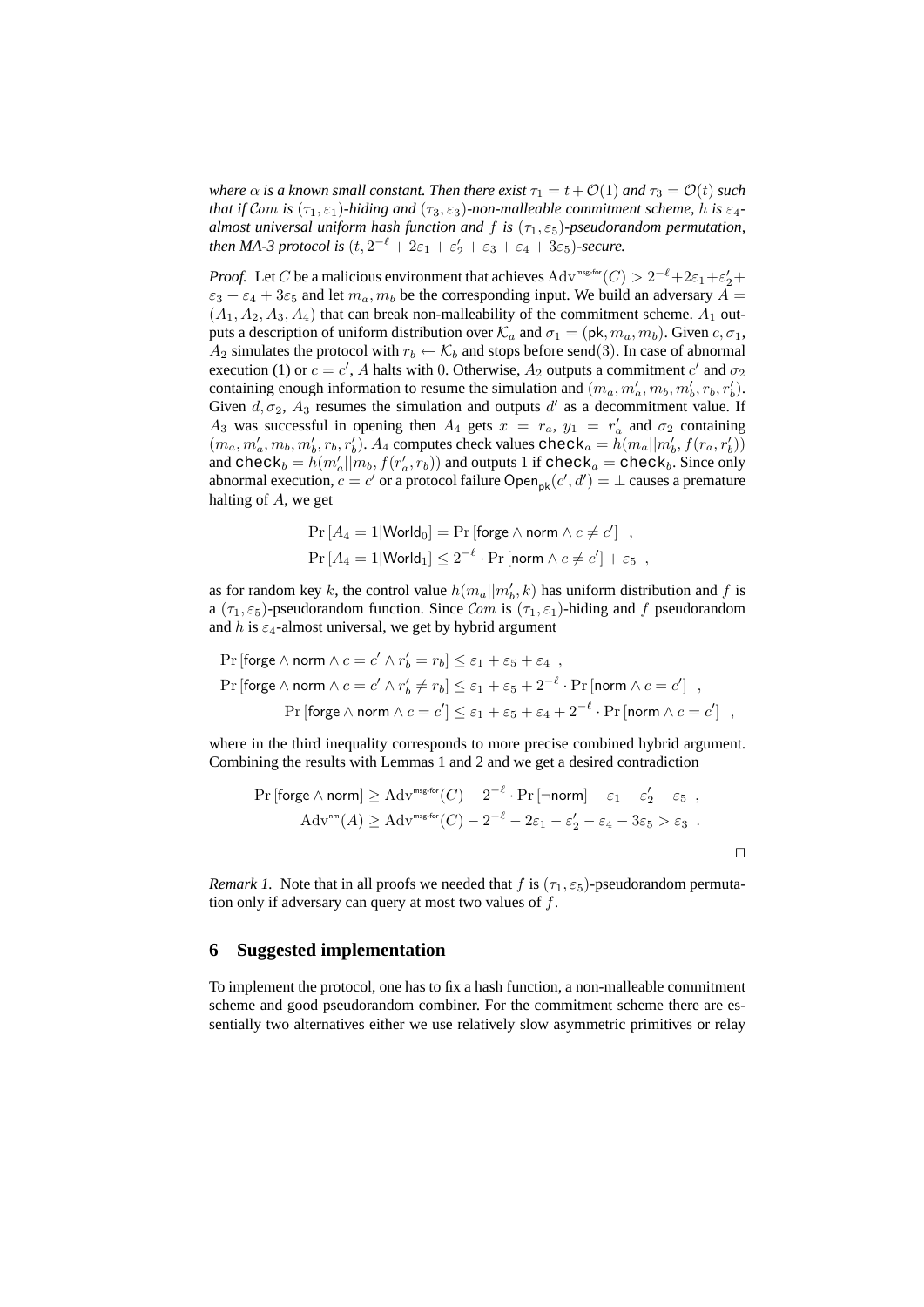on fast symmetric cryptography. The choice is not a clear-cut and depends on desired security goals. In a nutshell, asymmetric methods provide provable high level security that might be considered unnecessary as total failure probability is above  $2^{-\ell}$ .

**Example construction of commitment schemes.** The simplest construction of a nonmalleable commitment scheme is based on a CCA2 secure encryption scheme. Let Enc<sub>pk</sub> :  $M \times \mathcal{R} \rightarrow \mathcal{C}$  be deterministic encryption rule where  $r \in \mathcal{R}$  denotes randomness used to encrypt a message. Define  $(c, d) \leftarrow \textsf{Com}_{\textsf{pk}}(x, r)$  as  $c = \textsf{Enc}_{\textsf{pk}}(x, r)$ and  $d = (x, r)$  and Open<sub>pk</sub> $(c, d) = m$  if  $Enc_{pk}(x, r) = c$  and  $\perp$  otherwise. Then the corresponding commitment scheme is CCA secure provided that pk is generated by a trusted party. For some encryption schemes participants can generate pk themselves. We suggest Cramer-Shoup encryption scheme [CS98] as the public key is a random triple of group elements and there is no need for trusted party. Nevertheless, both parties must have the same key pk since *a priory* non-malleability w.r.t. single public key does not guarantee non-malleability w.r.t. related keys  $pk<sub>1</sub>$  and  $pk<sub>2</sub>$ . Another alternative is RSA-OAEP that is CCA secure in a random oracle model [FOPS01]. Even more *heuristic* way to construct non-malleable commitments is based on collision resistant hash functions. If we define  $(c, d) \leftarrow \text{Com}(x, r)$  with  $c = h(x, r)$  and  $d = (x, r)$ , there are no guarantees for hiding. Nevertheless, if we use hash function with OAEP padding

$$
c = h(s, t),
$$
  $s = (x||0^{k_0}) \oplus G(r),$   $t = r \oplus H(s),$ 

then the commitment scheme is provably hiding and binding in the random oracle model provided that  $h$  is collision resistant. The security proof [FOPS01] of the OAEP padding assumes that  $h$  is a partial-domain one-way permutation. More specifically, it should be infeasible to find s given  $h(s, t)$ ,  $s \leftarrow \mathcal{D}_1, t \leftarrow \mathcal{D}_2$ . The partial one-wayness follows from one-wayness provided that h is at least  $(t, \varepsilon)$ -one-way function with  $|\mathcal{D}_2| \ll t$ . The other assumption that  $h$  is a permutation is important in the proof. Therefore, we can only *conjecture* that the proof can be generalised and OAEP provides a CCA secure commitment scheme. Since hash-commitments are not perfectly-binding, Lemma 2 requires that the commitment is  $(\tau, \varepsilon_2)$ -binding where  $\tau$  is inversely proportional to  $\varepsilon_2'$ . The impact of  $\varepsilon_2$  is irrelevant as long  $\varepsilon_2 < 1/2$ . Shortly put, birthday paradox assures that for k bit hash values  $\varepsilon_2' \leq c \cdot 2^{-k/2} \cdot t^{-1}$ ,  $c < 1$  and therefore hash values must be quite long to get reasonable security guarantees.

**Example constructions of combiners.** Ideally, we should use left-right uniform combiner that is also pseudorandom w.r.t. 2 calls of f. If we set  $\mathcal{K}_a = \{0, 1\}^{2m}$  and  $\mathcal{K}_b =$  ${0,1}^m$  then the most natural combiner  $f(x_0||x_1, y) = x_0y + x_1$  over the Galois field  $GF(2^m)$  is indeed  $(\infty, 0)$ -pseudorandom. On the other hand,  $r_a$  is twice as long as the hash key. As commitments are the computational bottleneck of the protocol, an appealing alternative is to use AES with 128-bit key to compute  $f(x_1|| \dots ||x_s, y_1|| \dots ||y_s) =$  $AES(x_1, y_1)|| \dots ||AES(x_s, y_s)$  on 128-bit blocks.

**Example constructions of hash families** Constructions of  $\varepsilon$ -AU<sub>2</sub> hash families have the property that the value of  $\varepsilon$  depends on the length of message inputs. In our application the tag space T is relatively small and it is desired that  $\varepsilon \approx 1/|T|$ . As shown in [BJKS05] the effect of message length can be eliminated using constructions based on concatenation of hash families. Towards this end the following composition theorem from [Sti92] is useful.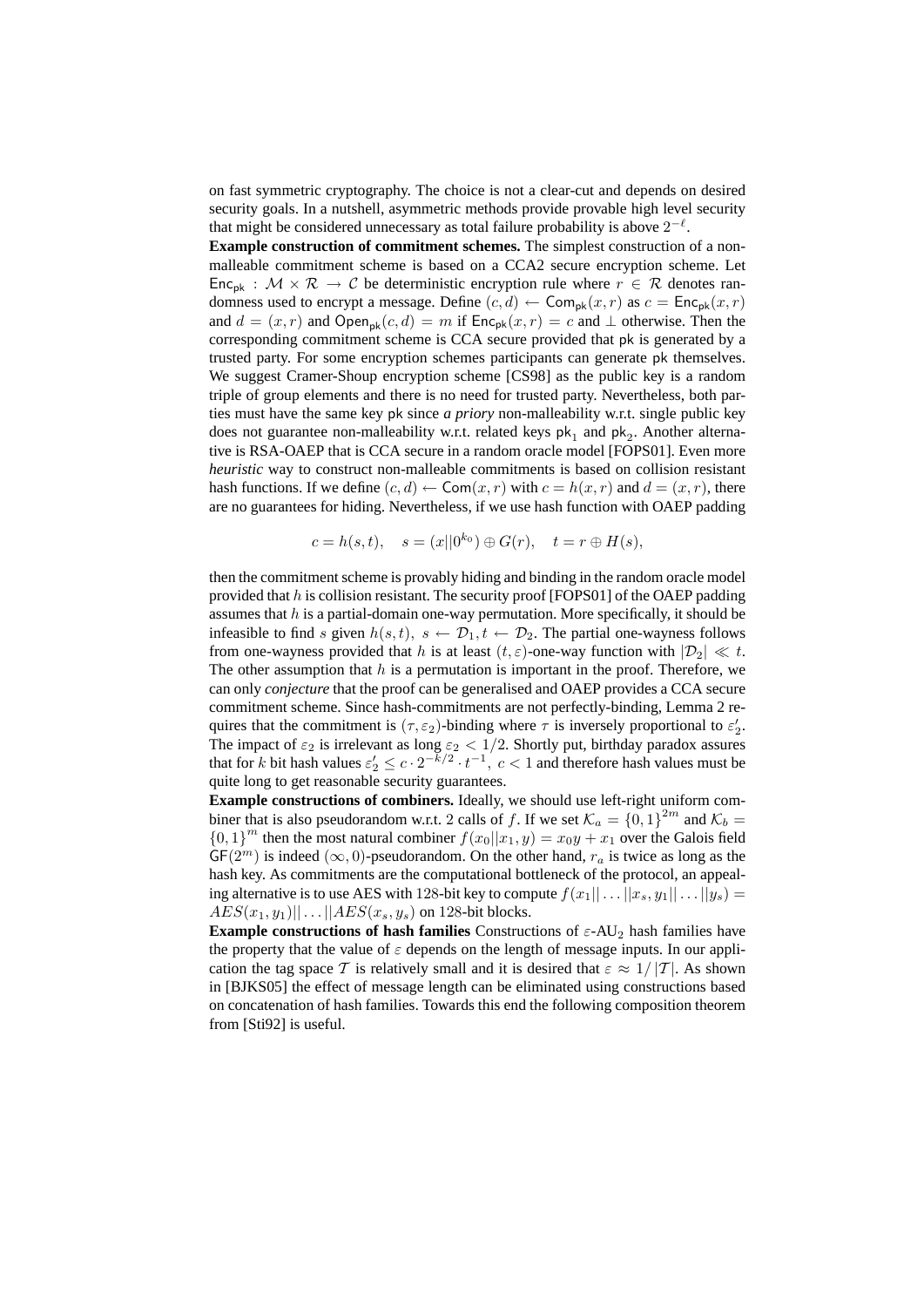**Theorem 7.** *If there exists an*  $\varepsilon_1$ -AU<sub>2</sub> *hash family*  $\mathcal{H}_1 = \{f : \mathcal{D} \to \mathcal{T}_1\}$  *and an*  $\varepsilon_2$ -*AU*<sub>2</sub> *hash family*  $H_2 = \{g : T_1 \rightarrow T_2\}$ , *then there exist an*  $\varepsilon$ -*AU*<sub>2</sub> *hash family* H *of hash functions from*  $D$  *to*  $\mathcal{T}_2$ *, where*  $\varepsilon \leq \varepsilon_1 + \varepsilon_2$ *. If, moreover, the hash functions of the second family* H<sup>2</sup> *are uniform, then also the hash functions of the family* H *are uniform.*

The hash functions in H are constructed as composed functions of hash function in  $\mathcal{H}_1$ and  $\mathcal{H}_2$ . Let  $\ell$  be the length of the final tag in bits, and assume that all messages in the set D have at most  $2^{\ell}$  blocks of  $2\ell$  bits. Then we can construct an  $2^{-\ell}$ -AU<sub>2</sub> hash family  $\mathcal{H}_1$  from the message space  $\mathcal D$  and with tag length of  $2\ell$  bits as follows. Let  $\mathsf{GF}(2^{2\ell})$  be a Galois field of  $2^{2\ell}$  elements. We denote by  $x_0||x_1|| \dots ||x_{m-1}$  the message blocks of x, where  $x_i \in \mathsf{GF}(2^{2\ell})$  and  $m < 2^{\ell}$ . For  $k_1 \in \mathcal{K}_1 = \mathsf{GF}(2^{2\ell})$  we set

$$
f_{k_1}(x) = x_{m-1}k_1^{m-1} + \ldots + x_1k_1 + x_0 \text{ over } \mathsf{GF}(2^{2\ell}) .
$$

Then it can be shown that the family  $\mathcal{H}_1 = \{f_{k_1}\}\$ is  $2^{-\ell}$ -AU<sub>2</sub> hash family. The second hash family  $H_2$  is defined similarly with message space  $GF(2^{2\ell})$ , with the key space  $\mathcal{K}_2 = \mathsf{GF}(2^{\ell})$ , and with the tag space  $\mathcal{T} = \mathsf{GF}(2^{\overline{\ell}})$ . The family  $\mathcal{H}_2$  consists of all functions  $g_{k_2}$  of the form

$$
g_{k_2}(y_0||y_1) = y_1k_2 + y_0 \text{ over } GF(2^{\ell}) .
$$

The family  $\mathcal{H}_2$  is an  $2^{-\ell+1}$ -AU<sub>2</sub> hash family. By Theorem 7 the family  $\mathcal H$  consisting of hash functions  $h_{k_1,k_2} = g_{k_2} \circ \bar{f}_{k_1}$  is then  $\varepsilon$ -AU<sub>2</sub> hash family with  $\varepsilon = 2^{-\ell+2}$ , and key space  $\mathcal{K} = \mathcal{K}_1 \times \mathcal{K}_2$  consisting of strings of 3 $\ell$  bits.

### **References**

- [BJKS05] J. Bierbrauer, T. Johansson, G. Kabatianskii, and B. Smeets. On families of hash functions via geometric codes and concatenation. In *D. Stinson (Ed.): CRYPTO '93, LNCS 773*, 2005.
- [BM92] S. Bellovin and M. Merrit. Encrypted Key Exchange: Password-Based Protocols Secure Against Dictionary Attacks. In *Proceedings of the IEEE Symposium on Security and Privacy, Oakland, California*, May 1992.
- [BS99] Mihir Bellare and Amit Sahai. Non-malleable encryption: Equivalence between two notions, and an indistinguishability-based characterization. In *M. Wiener (Ed.)Advances in Cryptology – CRYPTO '99, LNCS 1666*, pages 519–536, 1999.
- [CIO98] Giovanni Di Crescenzo, Yuval Ishai, and Rafail Ostrovsky. Non-interactive and nonmalleable commitment. In *STOC '98*, pages 141–150, 1998.
- [CKOS01] Giovanni Di Crescenzo, Jonathan Katz, Rafail Ostrovsky, and Adam Smith. Efficient and non-interactive non-malleable commitment. In *B. Pfitzmann (Ed.) EUROCRYPT 2001, LNCS 2045*, pages 40–59, 2001.
- [Cre02] Giovanni Di Crescenzo. Equivocable and extractable commitment schemes. In *SCN 2002*, pages 74–87, 2002.
- [CS98] Ronald Cramer and Victor Shoup. A practical public key cryptosystem provably secure against adaptive chosen ciphertext attack. In *H. Krawzcyk (Ed.) CRYPTO '98, LNCS 1462*, pages 13–25, 1998.
- [DDN91] Danny Dolev, Cynthia Dwork, and Moni Naor. Non-malleable cryptography. In *STOC '91*, pages 542–552, New York, NY, USA, 1991. ACM Press.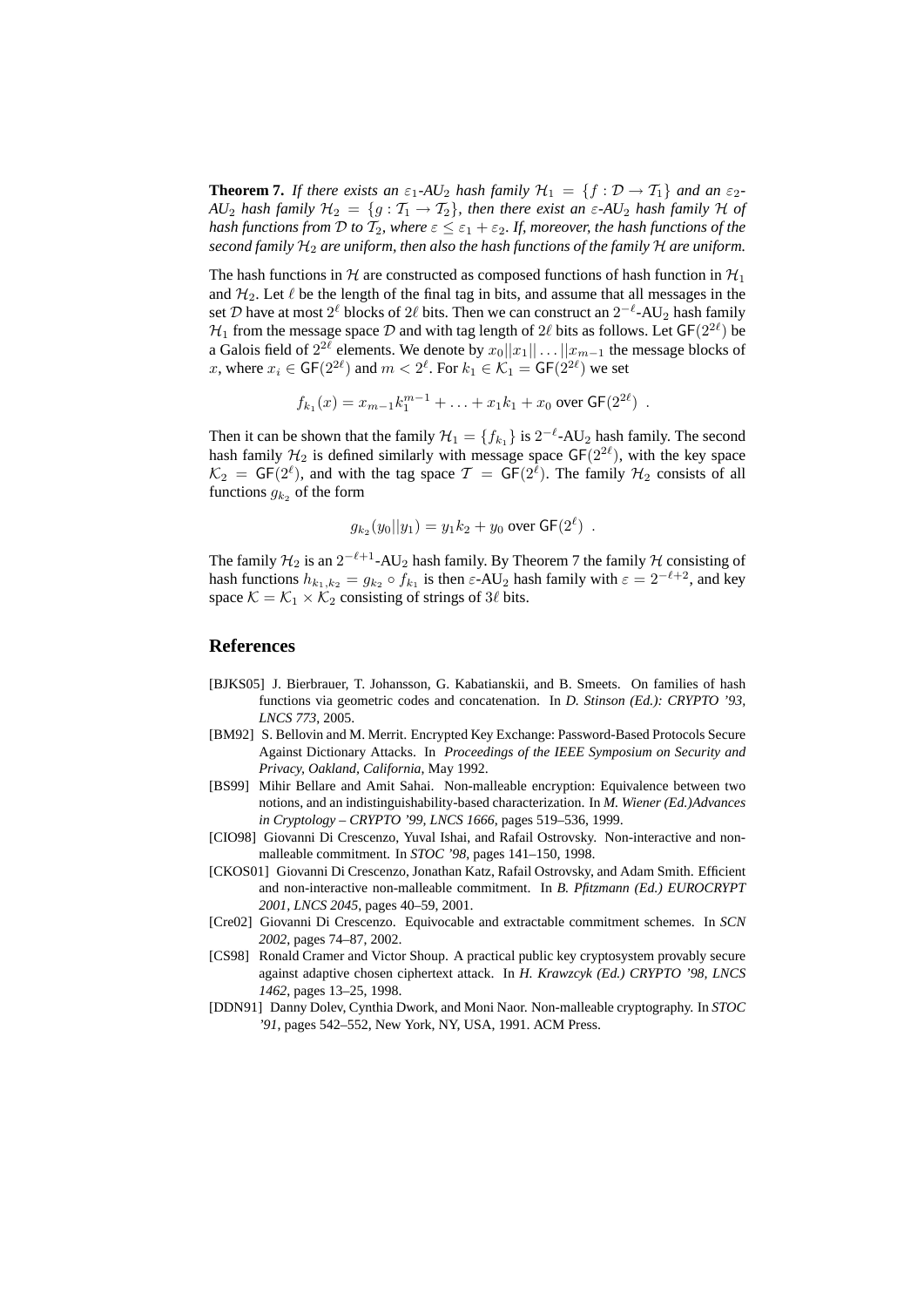- [DF02] Ivan Damgård and Eiichiro Fujisaki. A statistically-hiding integer commitment scheme based on groups with hidden order. In *C. Boyd (Ed.) ASIACRYPT 2002, LNCS 2248*, pages 125–142, 2002.
- [DG03] Ivan Damgård and Jens Groth. Non-interactive and reusable non-malleable commitment schemes. In *STOC 2003*, pages 426–437, 2003.
- [FF00] Marc Fischlin and Roger Fischlin. Efficient non-malleable commitment schemes. In *M. Bellare (Ed.) CRYPTO 2000, LNCS 1880*, pages 413–431, 2000.
- [FO97] Eiichiro Fujisaki and Tatsuaki Okamoto. Statistical zero knowledge protocols to prove modular polynomial relations. In *B. Kaliski (Ed.) CRYPTO '97*, pages 16–30, 1997.
- [FOPS01] Eiichiro Fujisaki, Tatsuaki Okamoto, David Pointcheval, and Jacques Stern. Rsa-oaep is secure under the rsa assumption. In *J. Kilian (Ed.), CRYPTO 2001, LNCS 2139*, pages 260–274, 2001.
- [GMN04] Christian Gehrmann, Chris J. Mitchell, and Kaisa Nyberg. Manual authentication for wireless devices. *RSA Cryptobytes*, 7(1):29–37, January 2004.
- [Gol04] Oded Goldreich. *Foundations of Cryptography*, volume 2. Cambridge University Press, 2004.
- [GPS04] Christian Gehrmann, Joakim Persson, and Ben Smeets, editors. *Bluetooth Security*, chapter 9.1.2: Improved pairing, pages 140–149. Artech House, 2004.
- [Hoe05] Jaap-Henk Hoepman. Ephemeral pairing on anonymous networks. In *SPC 2005*, pages 101–116, 2005.
- [Hun05] Preston Hunt. Wireless USB Association Models. Presentation at the Wireless USB Developers Conference, May 2005. Available from http://www.usb.org/ developers/wusb/docs/presentations/.
- [INQ05] INQUIRER staff. Intel, Microsoft Vista promise Wi-Fi Simple Config. News article in "the INQUIRER", August 2005. http://www.theinquirer.net/?article= 25777.
- [KOY01] Jonathan Katz, Rafail Ostrovsky, and Moti Yung. Efficient Password-Authenticated Key Exchange Using Human-Memorable Passwords . In *B. Pfitzmann (Ed.), EURO-CRYPT 2001, LNCS 2045)*, 2001.
- [KW04] Amol Kulkarni and Jesse Walker. Easy and secure setup of personal wireless networks. *Technology@Intel Magazine*, November 2004. http://www.intel.com/ technology/magazine/communications/wi11042.pdf.
- [Ped91] Torben P. Pedersen. Non-interactive and information-theoretic secure verifiable secret sharing. In *J. Feigenbaum (Ed.) CRYPTO 1991*, pages 129–140, 1991.
- [Sar80] Dilip V. Sarwate. A note on universal classes of hash functions. *Inf. Process. Lett.*, 10(1):41–45, 1980.
- [SCP00] Alfredo De Santis, Giovanni Di Crescenzo, and Giuseppe Persiano. Necessary and sufficient assumptions for non-iterative zero-knowledge proofs of knowledge for all np relations. In *ICALP 2000*, pages 451–462, 2000. Extended version was also published in SIAM J. Comp. 30(2).
- [Sti92] D. R. Stinson. Universal Hashing and Authentication Codes. In *J. Feigenbaum (Ed.), Advances in Cryptology - CRYPTO '91*, 1992.
- [Vau05] Serge Vaudenay. Secure communications over insecure channels based on short authenticated strings. In *V. Shoup (Ed.), CRYPTO 2005, LNCS 3621*, pages 309–326, 2005.

## **A CCA security implies non-malleability**

**Theorem 8.** Let Com be  $(t, \varepsilon_1)$ -hiding and  $(t, \varepsilon_2)$ -binding under chosen commitment *attack. If* Com *is perfectly binding, then* Com *is*  $(\tau, 2\varepsilon_1)$ -non-malleable, otherwise, Com *is* ( $\tau$ ,  $\varepsilon$ <sub>2</sub>)-non-malleable for  $\tau = 2t + \mathcal{O}(1)$ .